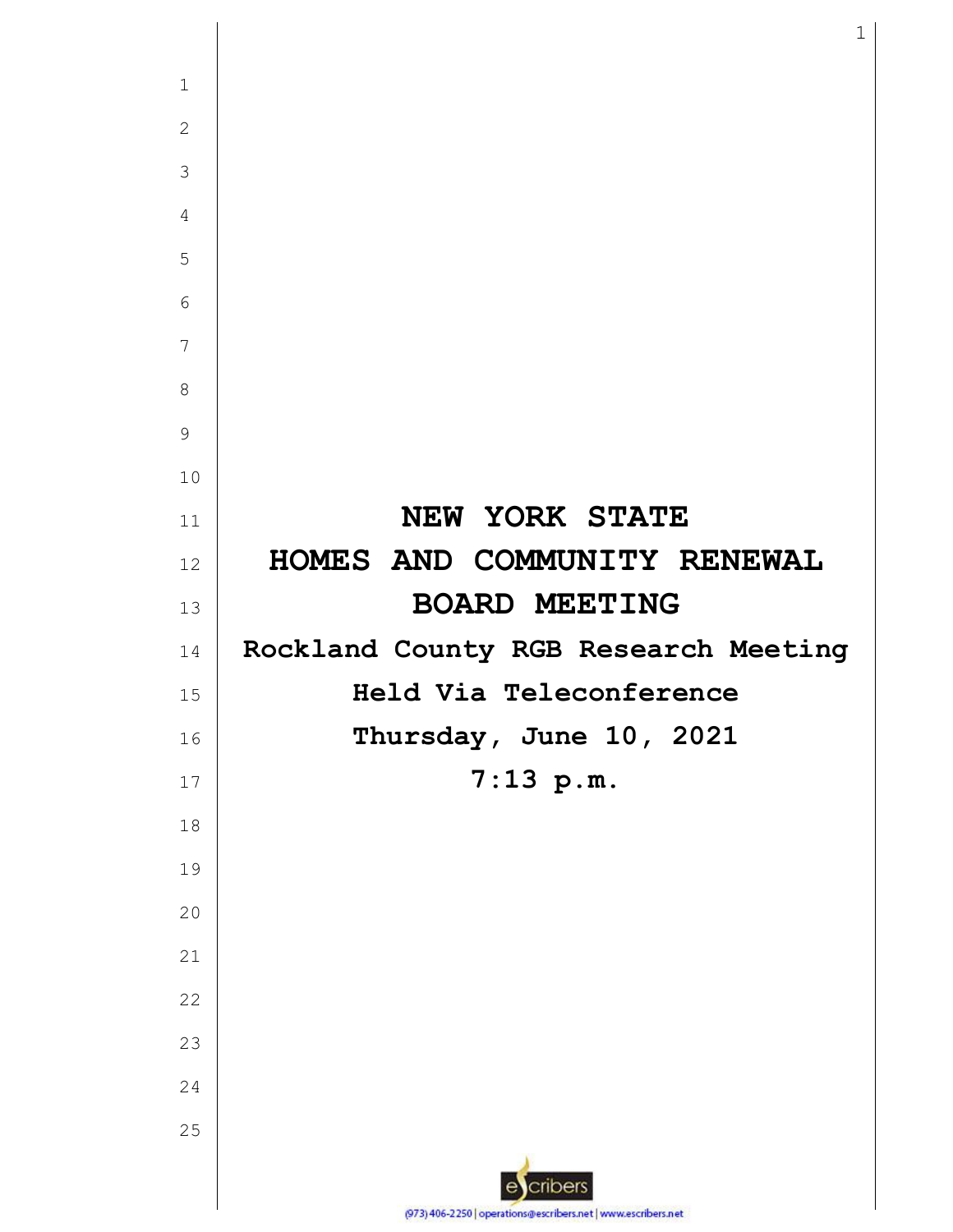1 [START RECORDING] MR. PETER M. STECKER: Okay. Good evening. The 2 time 7:13. It's Thursday, June 10th. 3 Chair? 4 5 MS. PATRICIA CALDWELL: Thank you. Welcome to our 6 Zoom meeting for tonight's  $--$  and at this time  $--$  now, 7 April, do you want me to introduce you, and then you introduce Guy, or do you just want me to go straight to 8 9 Guy? 10 MS. APRIL GRAY HUERTAS: No, you're welcome to 11 introduce him. I believe Guy and Jeff are both with us 12 this evening. 13 MS. CALDWELL: Yes. We've established that we have 14 a quorum. 15 At this time -- MS. GRAY HUERTAS: You know what? Let me take 16 17 attendance just so it's on the record. 18 MS. CALDWELL: Okay. 19 MS. GRAY HUERTAS: Since Karen was unable to make 20 tonight's meeting. 21 Patricia Caldwell? 22 MS. CALDWELL: Here. 23 MS. GRAY HUERTAS: Kim Foskew? 24 MS. KIM FOSKEW: Here. 25 MS. GRAY HUERTAS: Milagros Guzman?cribers

(973) 406-2250 | operations@escribers.net | www.escribers.net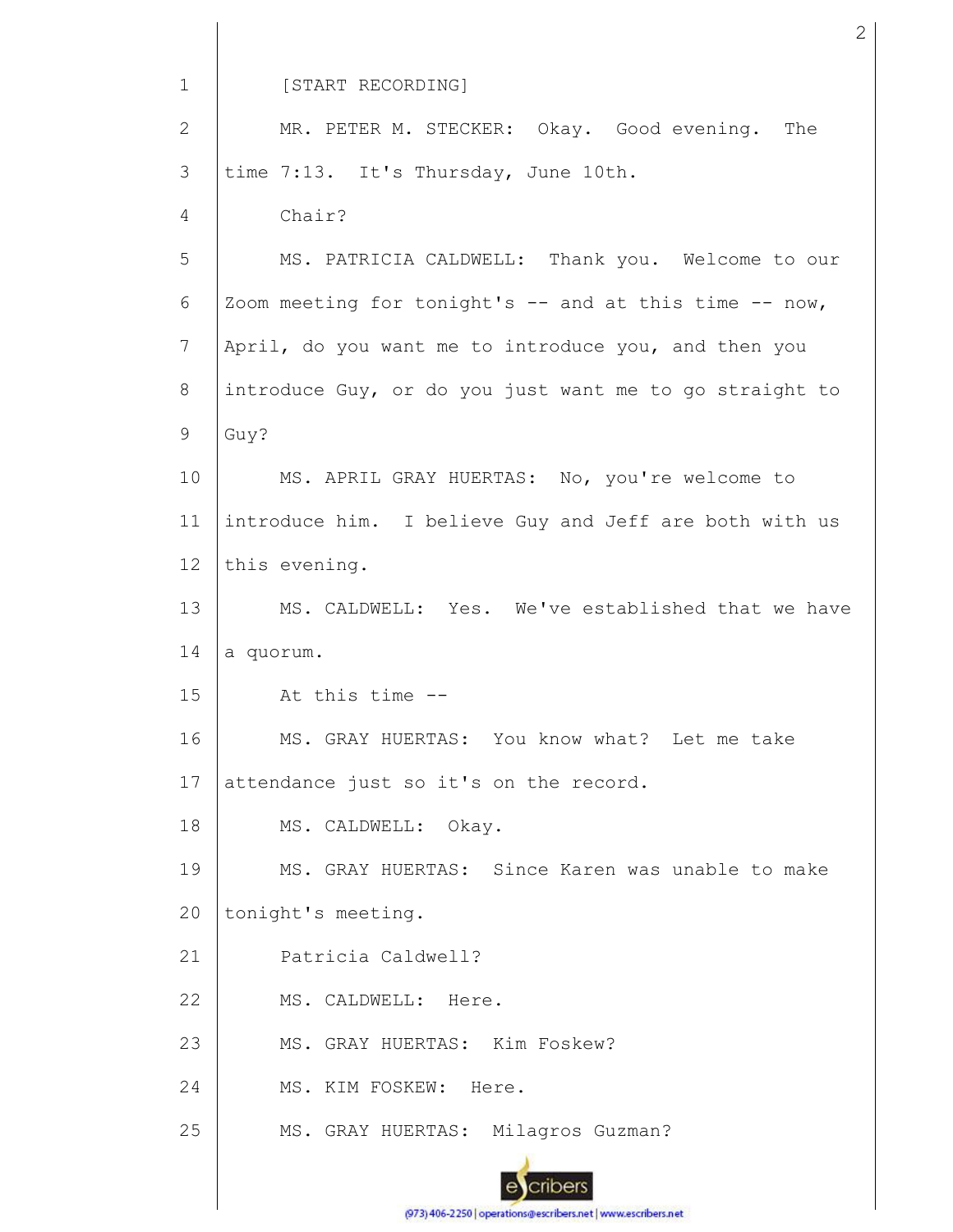| $\mathbf{1}$ | MS. MILAGROS GUZMAN: Here.                                |  |  |  |  |  |
|--------------|-----------------------------------------------------------|--|--|--|--|--|
| $\mathbf{2}$ | MS. GRAY HUERTAS: Jain Jacob? Alejandra?                  |  |  |  |  |  |
| 3            | MS. ALEJANDRA SILVA-EXIAS: Here.                          |  |  |  |  |  |
| 4            | MS. GRAY HUERTAS: Okay. Jarrhett Oates? Rabbi             |  |  |  |  |  |
| 5            | Hersh Horowitz.                                           |  |  |  |  |  |
| 6            | RABBI HERSH HOROWITZ: Here.                               |  |  |  |  |  |
| 7            | MS. GRAY HUERTAS: All right. And on that, our two         |  |  |  |  |  |
| 8            | speakers this evening are Guy Alba and Jeff Horowitz,     |  |  |  |  |  |
| 9            | from DHCR's Office of Research. And I don't know which    |  |  |  |  |  |
| 10           | of the two of you will be taking the lead.                |  |  |  |  |  |
| 11           | Is it you, Guy?                                           |  |  |  |  |  |
| 12           | MR. GUY ALBA: Yes. Hi. Yes, I will be taking the          |  |  |  |  |  |
| 13           | lead. If I can say thank you very much to all of the of   |  |  |  |  |  |
| 14           | members of the board, including everybody on the research |  |  |  |  |  |
| 15           | and data analysis staff. Thank you so much.               |  |  |  |  |  |
| 16           | Worked very, very hard to make this happen. As you        |  |  |  |  |  |
| 17           | know, this is difficult times for everyone, and we were   |  |  |  |  |  |
| 18           | able to reach out to owners, communicate with them, and   |  |  |  |  |  |
| 19           | have them submit surveys for your data analysis and       |  |  |  |  |  |
| 20           | review for the '20/'21 cycle.                             |  |  |  |  |  |
| 21           | Jeff is going to take over. I'm going to display          |  |  |  |  |  |
| 22           | from my computer. Hopefully, I will be able to display    |  |  |  |  |  |
| 23           | it.                                                       |  |  |  |  |  |
| 24           | Am I a host of the proceeding?                            |  |  |  |  |  |
| 25           | MR. STECKER: Yes, Guy, you're a co-host.                  |  |  |  |  |  |
|              |                                                           |  |  |  |  |  |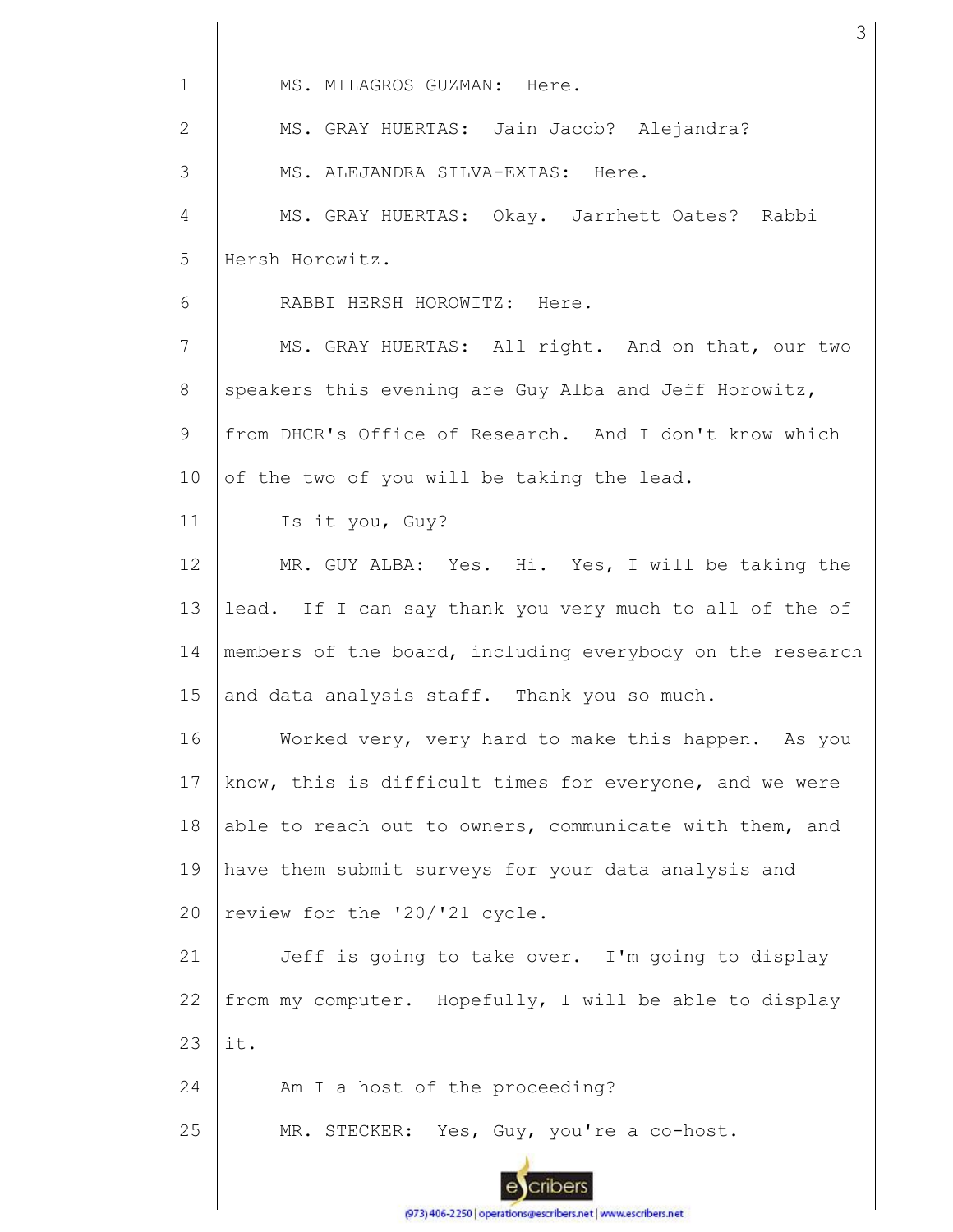1 MS. CALDWELL: I believe that you are. MR. STECKER: You should be -- you should be able to 2 3 share your screen. 4 MR. ALBA: Just be a second. I'm sorry. For some 5 reason, there is no choice for sharing my screen. 6 Usually, there is, but give me a sec. I'm unable to 7 share my screen. Is there some -- maybe you didn't give me 8 9 credentials? Because it's not -- give me a second. Hold 10 on. Something's coming up right now. There we go. 11 Jeff's going to take over. He's going to explain 12 some of the data and answer the questions. I'm here, as 13 well, to explain the data. As you can see, we received 16 schedules for this 14 15 year. We also have the 15 scheduled. Everybody, I hope, has this data. You should have received this data 16 17 Tuesday. It's an email that came from Jeff. 18 MR. JEFFREY HOROWITZ: Two emails, actually. 19 MR. ALBA: Jeff's email. And I'll let Jeff Horowitz take over and go through the data. 20 21 MR. HOROWITZ: All right. Can everybody hear me, 22 or? 23 MR. ALBA: Yes. 24 UNIDENTIFIED SPEAKER: Yes. 25 UNIDENTIFIED SPEAKER: Yup. cribers

4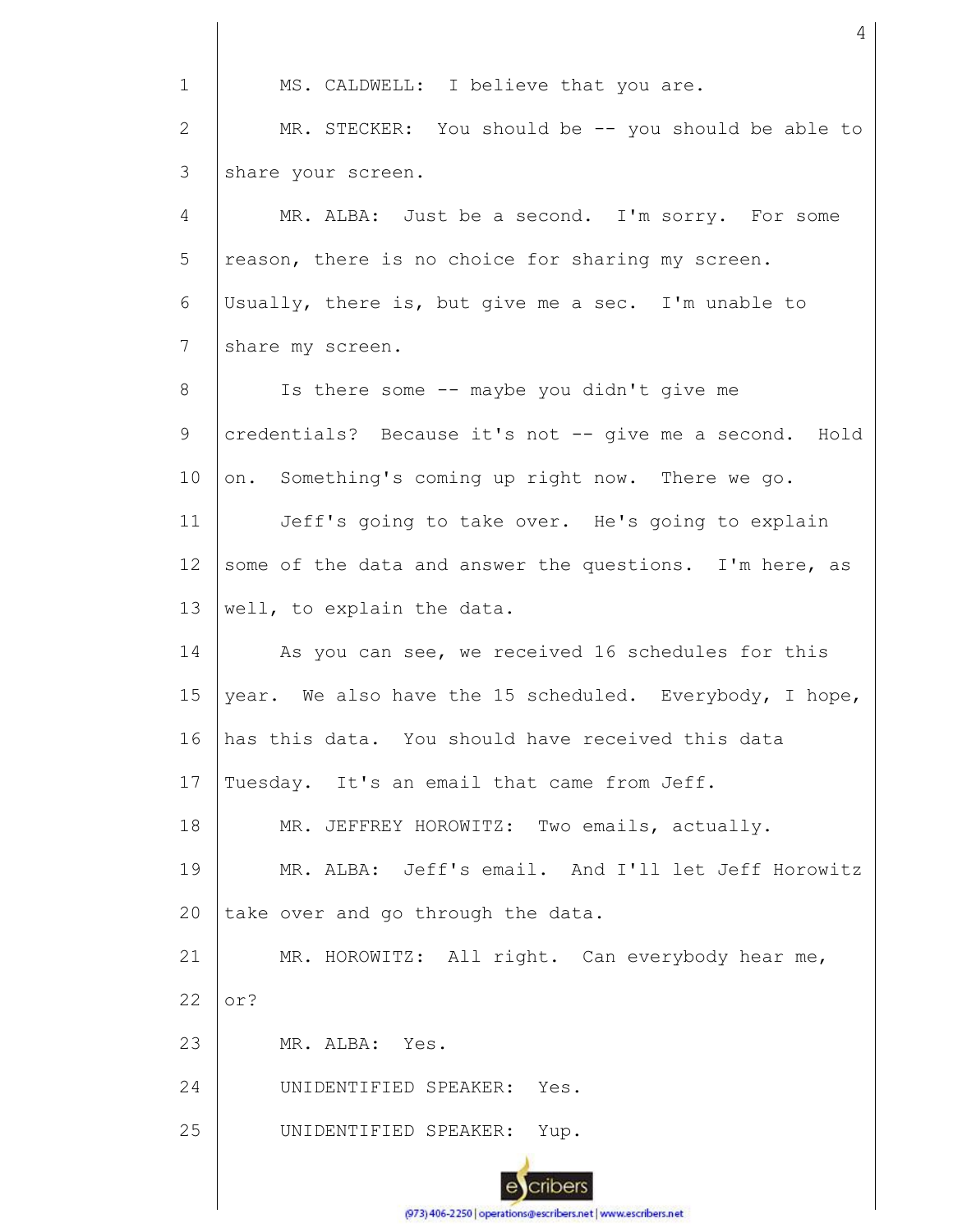1 2 3 4 5 6 MR. HOROWITZ: Okay. Great. First, hopefully, everybody received -- this is the tabulated data. In addition, there was an email prior to this, which had the reports that are sent to you, the CPI data, as well as the New York City rent guidelines for price index of operating costs, and a mortgage survey report.

7 8 9 10 11 We do that consistently with the three guidelines boards, those four reports, the two RBG City reports, as well as the BLS, U.S. Bureau of Labor Statistics consumer price index data, as of April of the calendar year, and also the regional CPI for New York and New Jersey.

12 13 14 15 16 So hopefully, everyone did receive both emails. The most recent are the tabulated data reports. If anyone didn't receive the first email, just let me know, because I can forward it. But I'm assuming everyone, at least in the quorum, has received it.

17 18 19  $20$ 21 22 23 So the first tabs, of course, as of quite a few years ago, we've been supplying two sets of tabs because Regency Village is such a large complex that it dwarfs almost all the other buildings in Rockland. That's why the board, at the time, felt it was a good idea to have two complete sets of tabs, one including and one excluding.

24 25 Now, compared to last year, we did receive one additional building schedule, so the total for this year

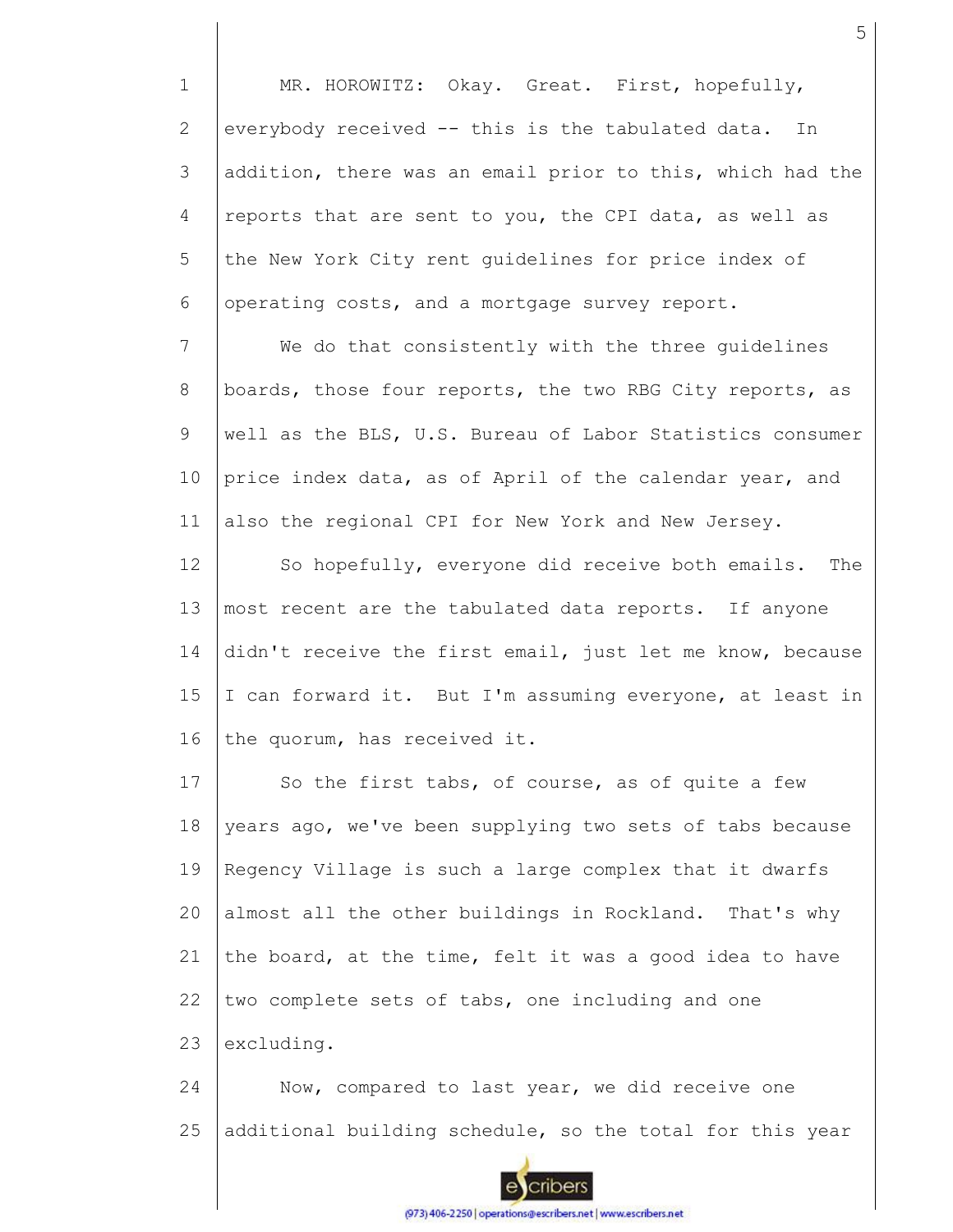1 2 3 4 5 6 7 8 9 10 is up to 16, which is kind of an average year. Maybe a very high year, we may get 18. I believe it's 37 schedules that are mailed to owner, and that 37 figure includes garden complexes as well as single buildings. So it can sound a little misleading, or a little bit on the low side, but we've been very careful to make sure that we're good in terms of mailing, we're current, and we've captured as many addresses as possible in the county. So we have, actually, almost a 50 percent compliance

11 12 13 14 15 16 17 rate. Maybe it's a 40 to 45 percent, but it does tell you, in the upper part of the heading of the tab, how many units are included in these tabs, and out of that, let's look at the 16 schedules, out of the 1,743 total housing units of these 16 buildings, 1,691, 1,691 are subject to the ETPA, so you have a good percentage of units in these 16 that are under the protections.

18 19 20 21 22 23 24 25 So in that regard, it's, I think, a fairly good sample. We always strive to try and increase the sample size, but it's not a state requirement like the registration requirement is. This is not as strict a requirement. We try and assist you guys and we try and say the boards are requesting, or requiring, this data to try and get some sort of teeth into it, but it's not a "state requirement", which limits our ability to have

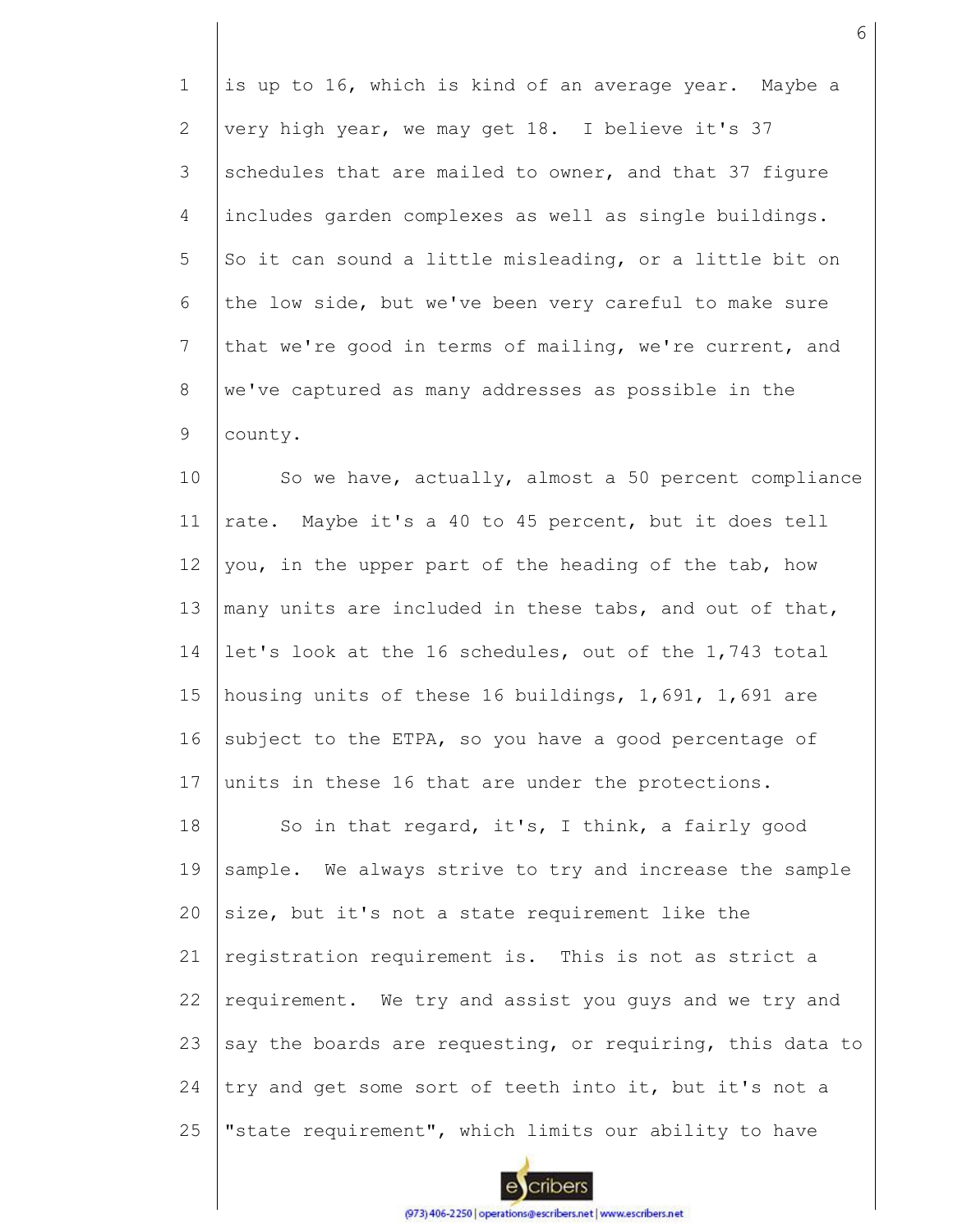1 penalties imposed or enforcement on this.

2 3 4 But we're pretty much where we used to be. I think 16 to 18 has been our average for quite a few years. And at least most of the larger properties are included.

5 6 7 8 9 10 11 12 13 14 15 16 17 18 Now, one thing you might have noticed already, if you perused the tabs, is that the percentage changes in the actual amounts, the rental amounts, income in particular, rental income has been kind of static, and in a way, the drop from  $25,812$  to  $25,237$  is  $-1$  wouldn't say it's unprecedented, but it's highly unusual, and I guess that's due to the two consistent years of zeroes for the guidelines for proposed one and two-year leases. So that's one of the issues that I noticed in terms of something a little bit unique to this group. The rental income actually declined between '18 -- if you just look at '18 and '20, believe it or not, it was 25,231 total rental income versus 25,055 for calendar year '20.

19 20 MR. ALBA: Sorry to just chime in. It's always, actually, zero. So what you're seeing, --

21 MR. HOROWITZ: Yes, right.

22 23 24 25 MR. ALBA: -- Jeff is talking about in millions. MR. HOROWITZ: Right. I mean, in terms of our reflection. It is -- it says under table 1, in thousands, so sorry about that. And under table, when it



cribers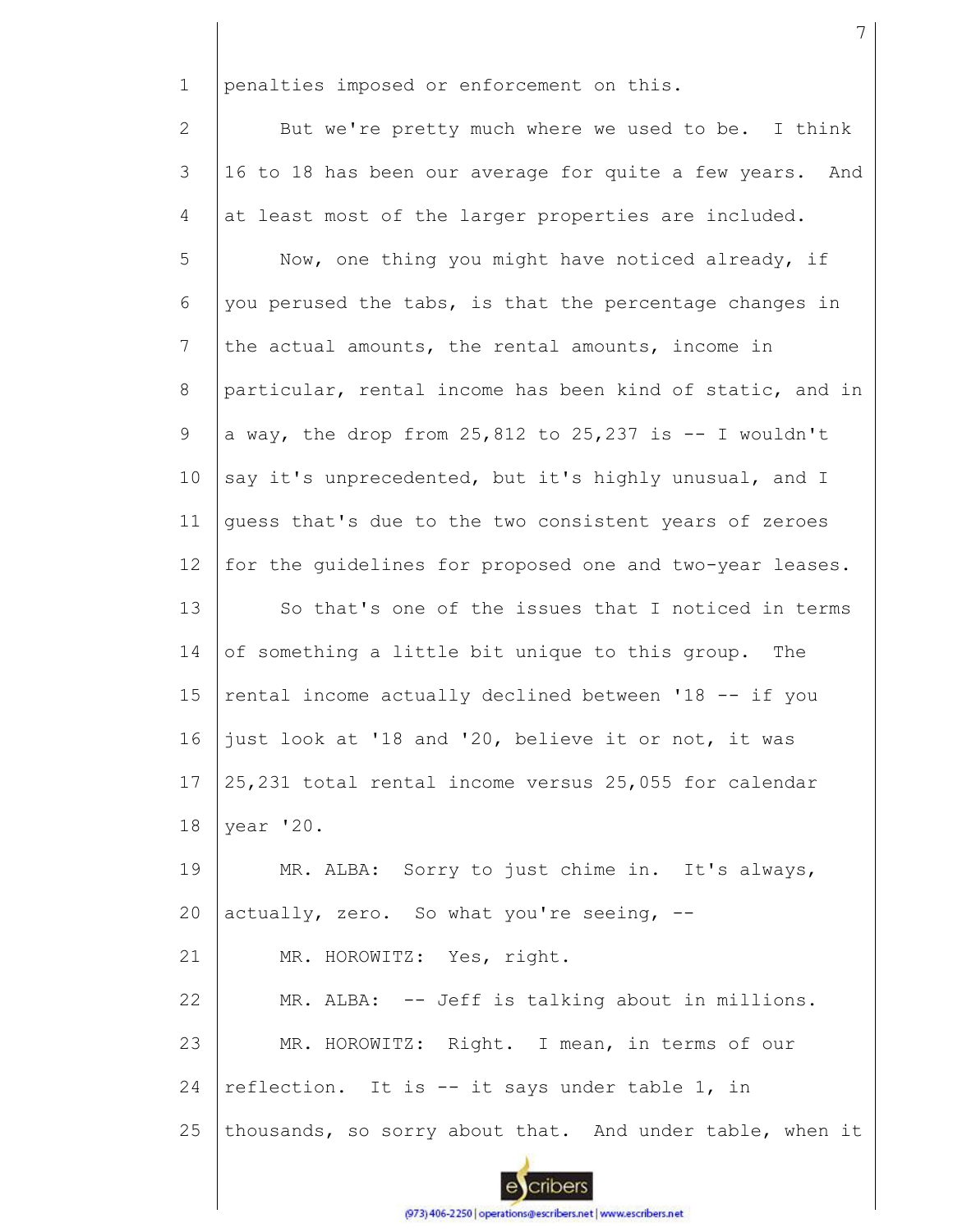1 2 3 4 says, in thousands, so you multiply that figure. The bottom line is, it's been static. There's no change in income, and it's miniscule, and that's something to think about, I think.

5 6 7 8 9 10 The expense categories, as well, have also been fairly static, at least in this set. I mean, repairs and maintenance went down. Now, you could speculate on that. Was it due to the fact of the lower guidelines that owners didn't invest as much? I don't know. It's, again, a curiosity, right?

11 12 13 14 15 16 17 18 I looked at the repairs category, and noticed the drop in calendar year '20, and you could speculate, maybe that has something to do with the guidelines being frozen at zero. I'm not sure, but again, it's highly unusual to have a decrease from '18 to '20, and that looks like a fairly significant decrease in total repairs and maintenance. So that's the first table, which again, is based on numerical figures.

19 20 MR. ALBA: All right. I just wanted to add something to --

21 MR. HOROWITZ: Sure.

22 23 24 25 MR. ALBA: -- Jeff's -- regarding the expenses. The expenses, it could be from guidelines. Again, it could also be because, remember what we were in 2020, we were in the COVID situation --

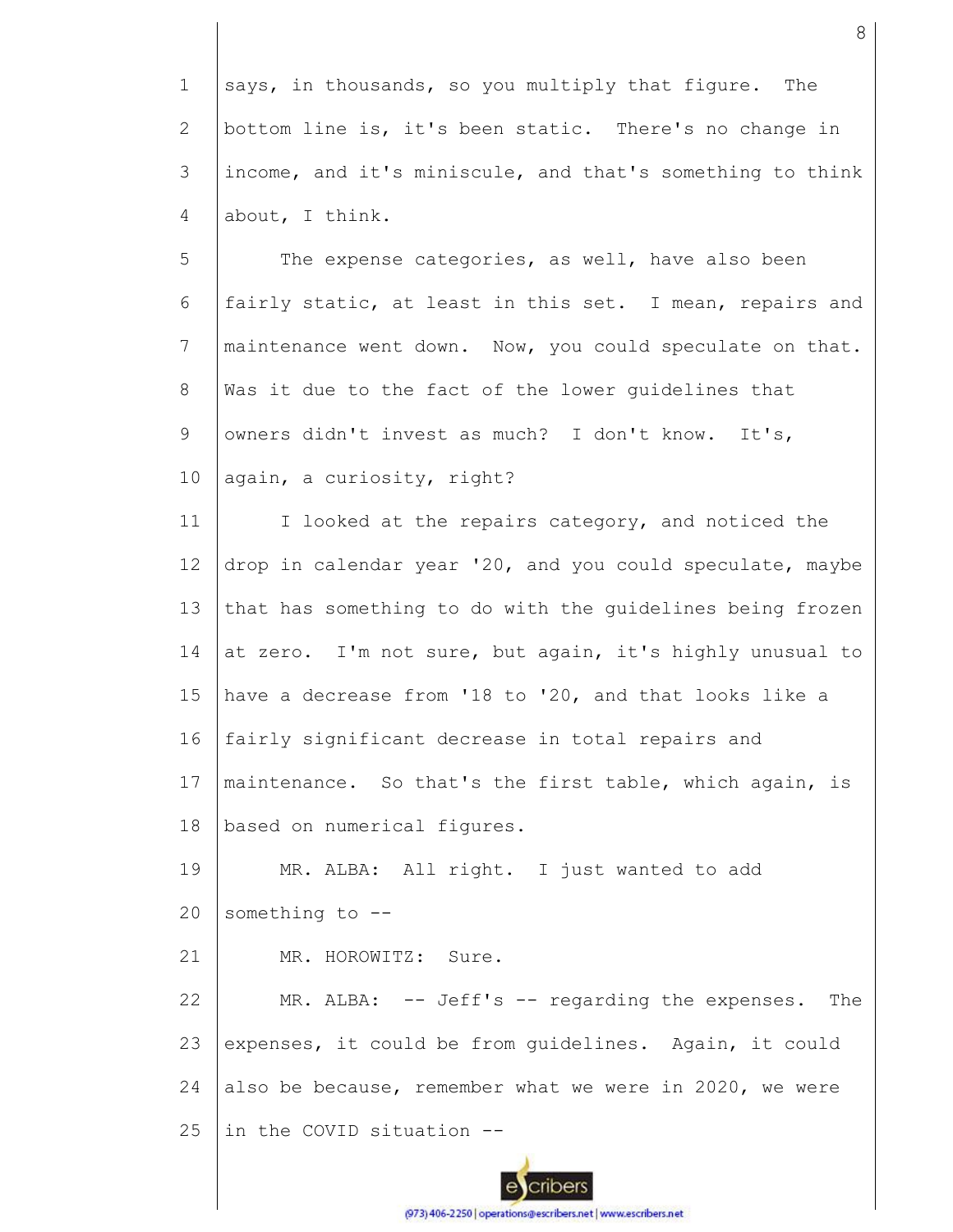1 MR. HOROWITZ: Right.

| $\overline{2}$ | MR. ALBA: -- and I'm sure, getting certain                |
|----------------|-----------------------------------------------------------|
| 3              | professionals to come was difficult, so you see also,     |
| 4              | that dip in expenses, and maybe it's a little bit more    |
| 5              | dramatic, but in 2018, maybe expenses may have been a     |
| 6              | little greater, but we're basically comparing it to the   |
| $7\phantom{.}$ | times that we're living in. Could be the guidelines, but  |
| 8              | it could also be COVID.                                   |
| 9              | MR. HOROWITZ: Could also be, yes, COVID. That is          |
| 10             | very true. I'm not forgetting that.                       |
| 11             | But you can see the rental income has been static,        |
| 12             | and hardly any fluctuation. I mean, nothing major. It's   |
| 13             | static, so there's nothing really to tell there, other    |
| 14             | than that's certainly due to the zero percent figures,    |
| 15             | that they've gotten decreases in total income. It could   |
| 16             | also be due to preferential rents that are given. So we   |
| 17             | are not $--$ I'm not 100 percent sure, but it's something |
| 18             | to think about.                                           |
| 19             | And the second table, percent distribution of             |
| 20             | expenses from year to year.                               |
| 21             | Does anyone see anything that strikes them as             |
| 22             | significant, or? Again, it's nothing -- there's not much  |
| 23             | of a progression. Utilities are nothing significant.      |
| 24             | Payroll, nothing significant. Insurance is actually very  |
| 25             | close. Maybe again, repairs and maintenance, percentage-  |
|                |                                                           |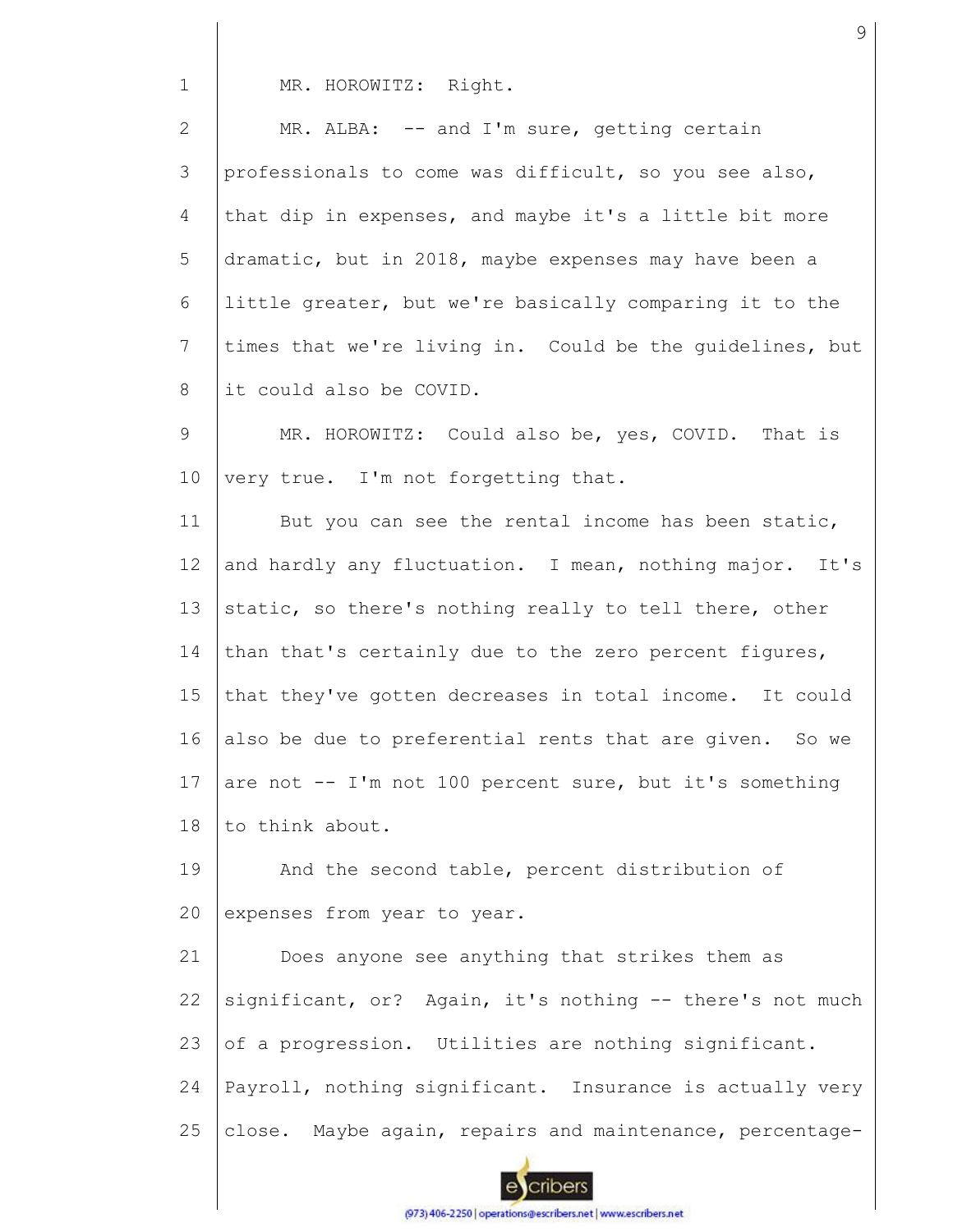| $\mathbf{1}$ | wise, but Guy mentioned, again, that COVID could have    |  |  |  |  |  |
|--------------|----------------------------------------------------------|--|--|--|--|--|
| 2            | been a factor in 2020. I'm sure it was a factor.         |  |  |  |  |  |
| 3            | MR. ALBA: Well, we know it was a factor because you      |  |  |  |  |  |
| 4            | can see management has gone down to a 5.7. That gives us |  |  |  |  |  |
| 5            | just those tiny hints that that's what's --              |  |  |  |  |  |
| 6            | MR. HOROWITZ: Um-hum.                                    |  |  |  |  |  |
| 7            | MR. ALBA: -- been happening here.                        |  |  |  |  |  |
| 8            | MR. HOROWITZ: Did anyone have questions so far?          |  |  |  |  |  |
| 9            | Okay. Table 3, percentage change of income and           |  |  |  |  |  |
| 10           | expenses, over a two-year period covered. So basically,  |  |  |  |  |  |
| 11           | during calendar year '18 to '19, there was a slight      |  |  |  |  |  |
| 12           | increase in rental income. Again, this is                |  |  |  |  |  |
| 13           | understandable, '19 to '20, it declines by over 2        |  |  |  |  |  |
| 14           | percent. Now, that has to be due to the zeroes, at least |  |  |  |  |  |
| 15           | on a certain level.                                      |  |  |  |  |  |
| 16           | Now, I have to $-$ - did anyone note this one? I'm not   |  |  |  |  |  |
| 17           | sure about it. It could be due to the real estate tax    |  |  |  |  |  |
| 18           | decline, or real estate taxes paid.                      |  |  |  |  |  |
| 19           | MR. ALBA: So basically, what --                          |  |  |  |  |  |
| 20           | MR. HOROWITZ: That may be due to --                      |  |  |  |  |  |
| 21           | MR. ALBA: -- basically, what you're looking at,          |  |  |  |  |  |
| 22           | again, even though we're looking at three years, 2018,   |  |  |  |  |  |
| 23           | $2019$ , and $2020 - -$                                  |  |  |  |  |  |
| 24           | MR. HOROWITZ: Right.                                     |  |  |  |  |  |
| 25           | MR. HOROWITZ: -- keep in mind that this particular       |  |  |  |  |  |

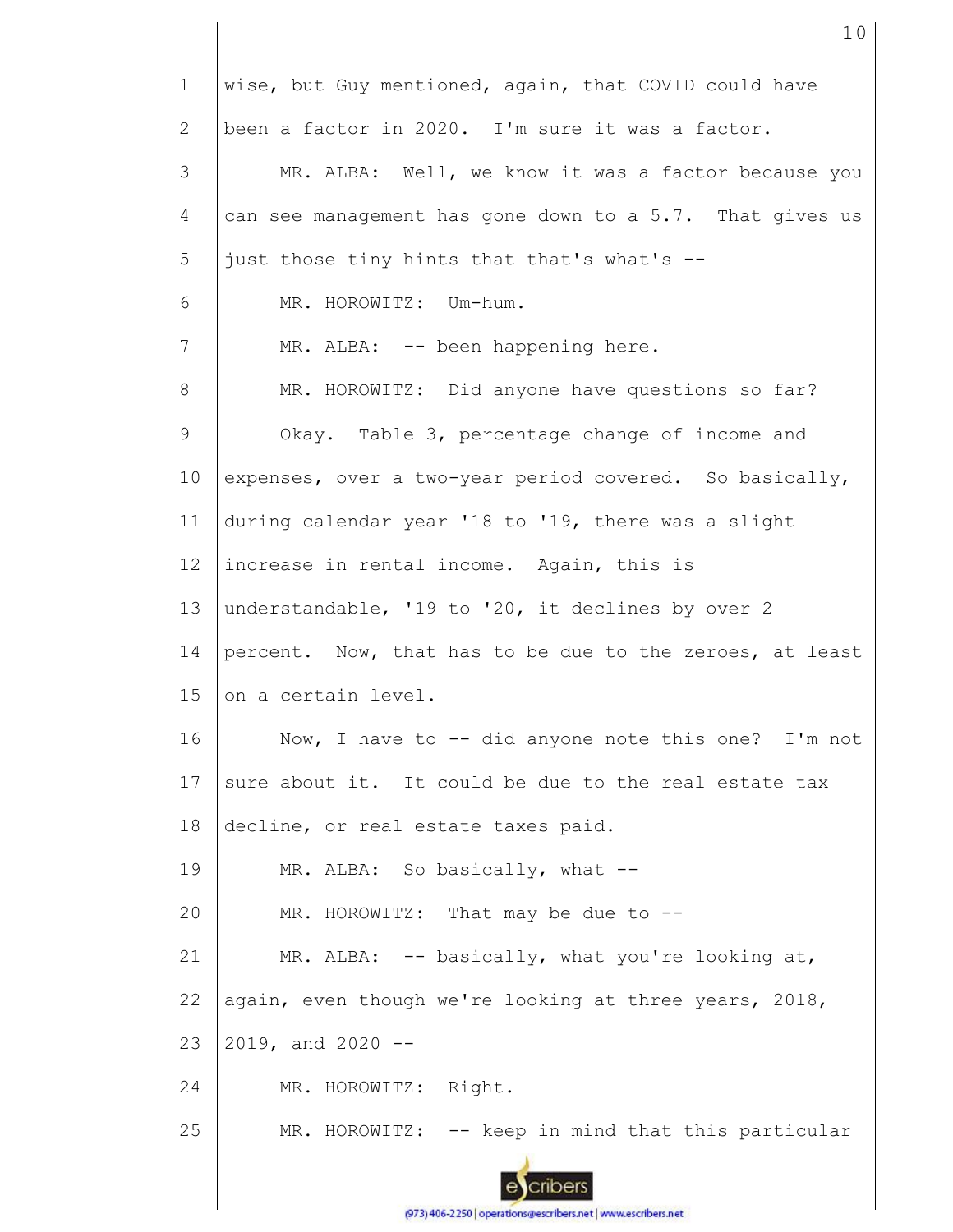1 table tries to give you a little picture of changes from 2 2018 to '19, and then a separate table showing you a 2019 3 to 2020 change. So stuff like miscellaneous income, 4 things that have gone down, nothing major, but as 5 miscellaneous income could be so many things, like 6 operating of washing machines and laundry equipment, 7 signal rentals, key sales -- 8 MR. HOROWITZ: Uh-huh. 9 MR. ALBA: -- charges for master television 10 antennas, and those matters, other items. So you see some of those incomes down as people did not take 11 12 advantage of it. 13 As far as real estate, each county, it all depends 14 on (indiscernible). Some people file for appeals on 15 their real estate, and they receive a -- 16 MR. HOROWITZ: Right. 17 MR. ALBA: -- refund. 18 MR. HOROWITZ: A refund. 19 MR. ALBA: We did not any -- we did not see any way to change from the 2019 to the 2020 in comparison to 2018 20 21 to 2019, so there were no reports of any substantial 22 income refunds from any of the owners. And that's why it 23 said zero. 24 MR. HOROWITZ: Now, did anybody have a question on 25 the expenses rate of change, in terms of  $-$ - I mean, there cribers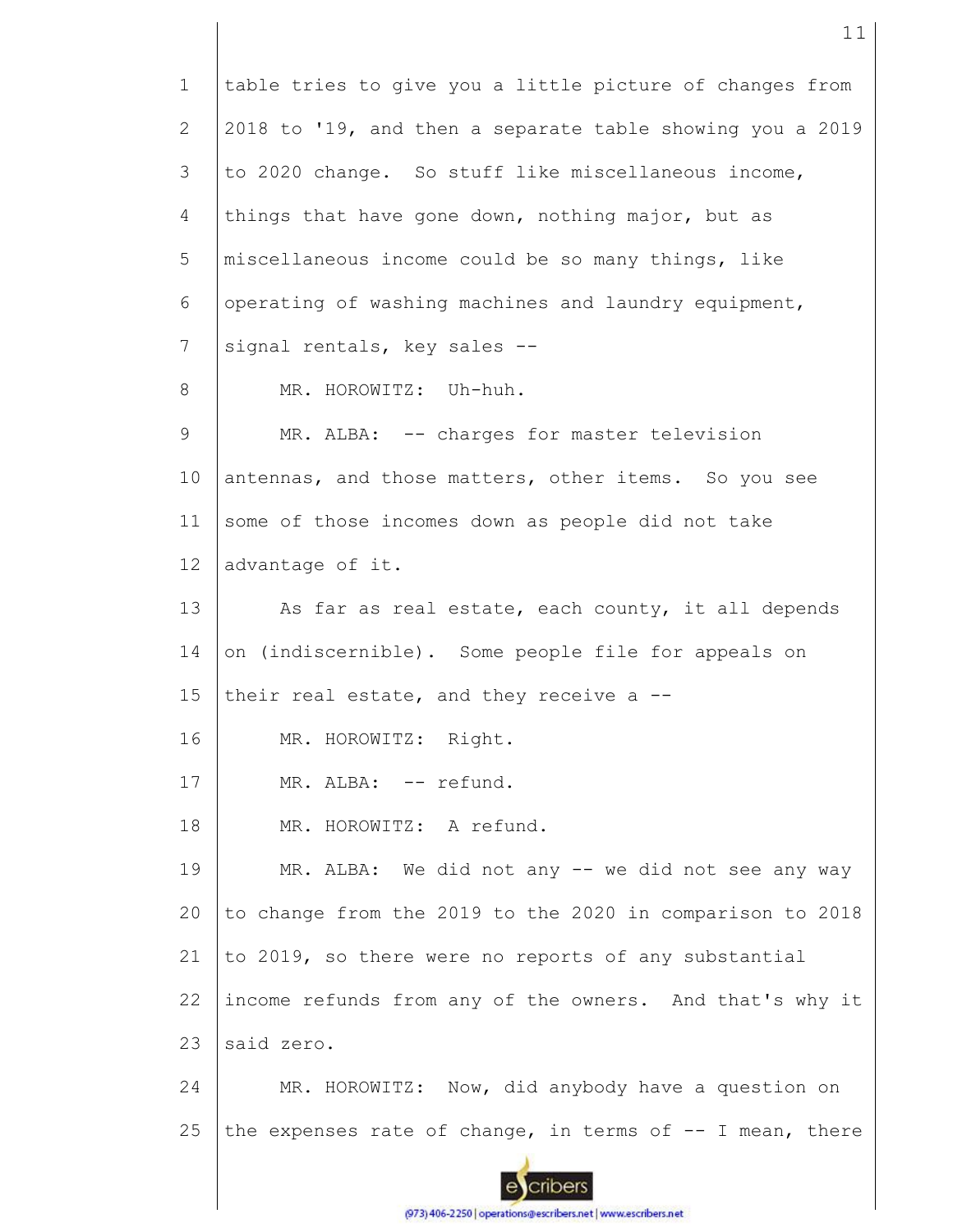1 2 3 4 5 6 7 8 9 10 11 12 13 14 15 16 17 18 19 20 21 22 23 24 25 was a decline again in expenses, at least for insurance. From an increase of 12 to a decline of 11, but I don't know if that's overall significant, because it really went up for a two-year period, then declines close to that amount for the second two years, so. I was looking at this. I'm not sure. We speculated that repairs and maintenance, that that could, again, be due to COVID, the lack of repair people during the second year of the two years. The second two-year period, I should say. Okay. And finally, on table 4, this is an income versus expenses, again represented in thousands, so of course, it's millions in reality, in income. Again, it's static for the three years. Just trying to see one other thing. MR. ALBA: I'm going to switch to the vacancy tables, so you will be able to see one-year, two-year lease changes. MR. HOROWITZ: Did you want to look at anything in the 15 group, just for argument's sake? MR. ALBA: The 15 group is very static, also, with the 16 group. MR. HOROWITZ: It's pretty static. MR. ALBA: Because it's the same as 16, with --MR. HOROWITZ: Pretty similar. MR. ALBA: -- the exception of the (indiscernible)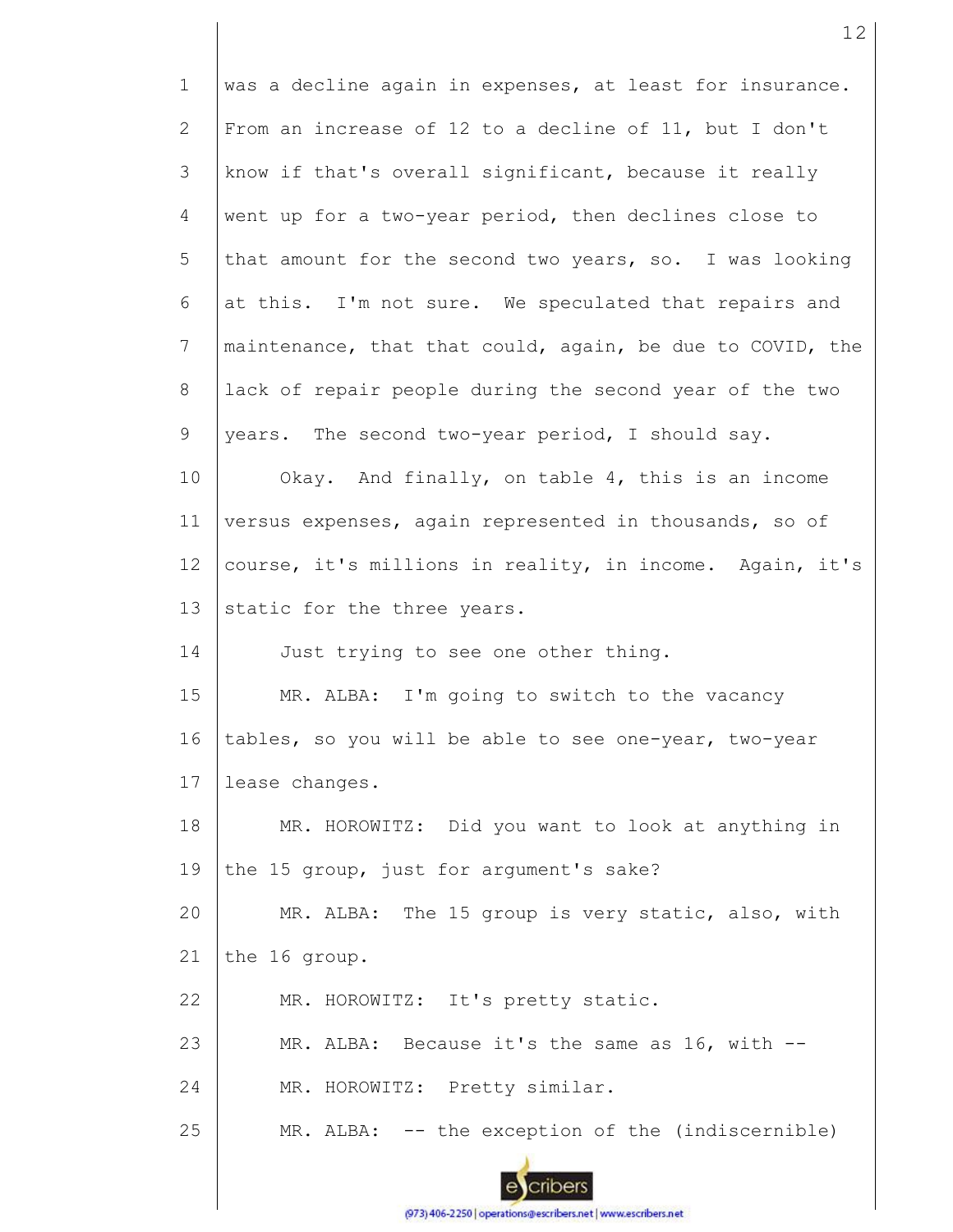1 taken out.

2 3 MR. HOROWITZ: Did anyone have questions on the second group? Okay.

| $\overline{4}$ | Now, the vacancy tables, hopefully everybody has            |
|----------------|-------------------------------------------------------------|
| 5              | their own set. Page 1 of it talks about lease terms of      |
| 6              | one year previously rent with lease terms by one year.      |
| 7              | And a median previous rent was reported versus a median     |
| 8              | current rent, and then a mean rent -- now, most people      |
| 9              | know that we generally, for reliability, go with the        |
| 10             | median for changes, or even for measurement, right? The     |
| 11             | mean is just a simple average, and we generally don't       |
| 12             | think it's reliable.                                        |
| 13             | Right, Guy? I mean, in terms of --                          |
| 14             | MR. ALBA: Yeah. We tend to use the median.                  |
| 15             | There's about a \$11 difference, if you look at it from     |
| 16             | year to year. Again, this is a one-year lease renewal       |
| 17             | plan. Let me help those who maybe may be new or may have    |
| 18             | forgotten how we read this chart, and I'm -- if you look    |
| 19             | at the, let's say, on the left side, where it says 1,000    |
| 20             | to 1,499, that would be the old, prior to new lease, a      |
| 21             | one-year lease rental amount --                             |
| 22             | MR. HOROWITZ: Rental amount, right.                         |
| 23             | MR. ALBA: -- was paid. Most of them who were new            |
| 24             | to the one-year, for a one-year lease, 38 of them           |
| 25             | remained in that category of $1,000$ to $1,499$ . Only $1,$ |
|                |                                                             |

eycribers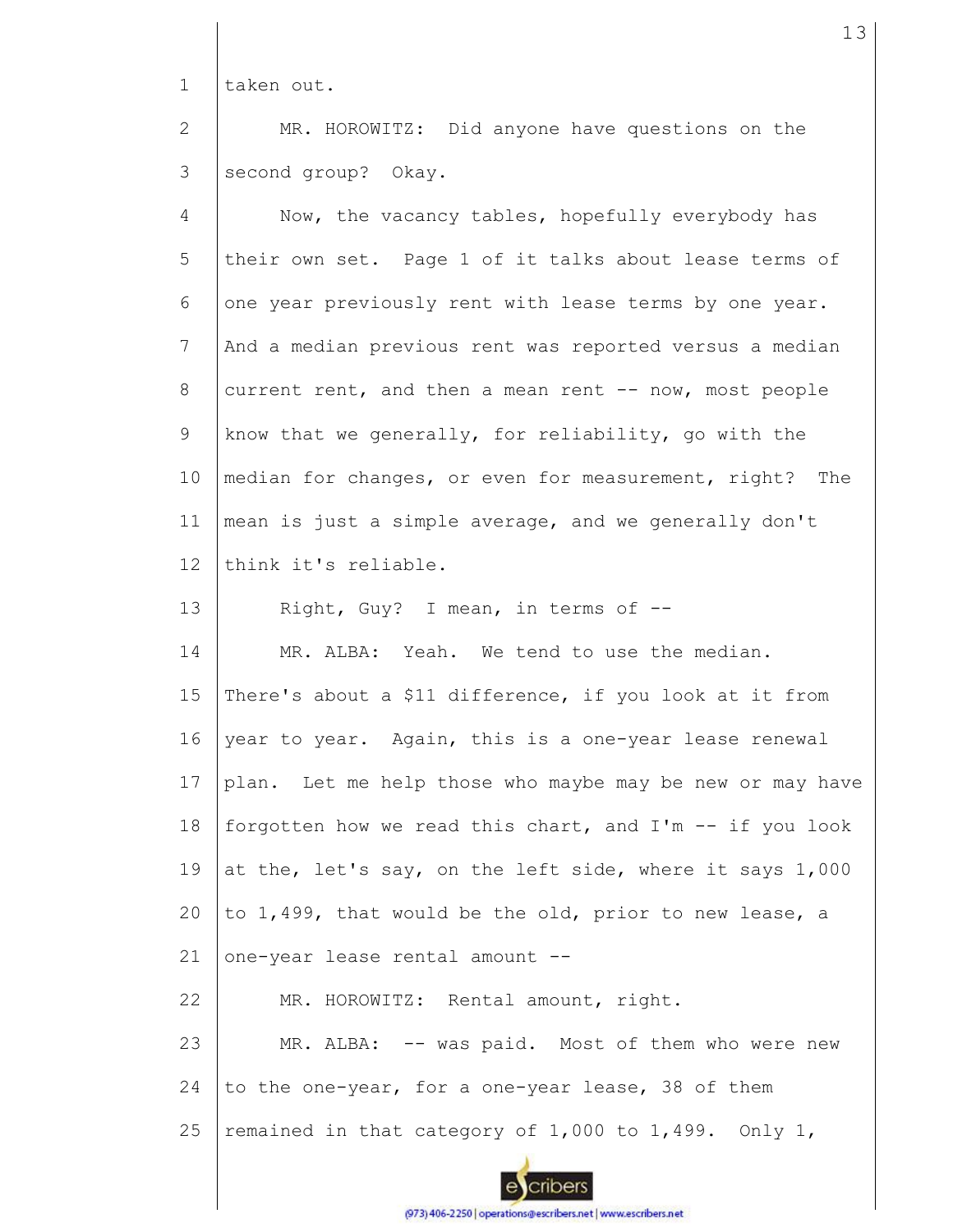| $\mathbf{1}$ | after that lease -- could have been that that individual  |
|--------------|-----------------------------------------------------------|
| 2            | was at $1,450$ the previous year, and with the new lease, |
| 3            | it went up to between 15 to 1,999. So most remained       |
| 4            | within their category. Not a big change, and of course,   |
| 5            | the median rent tells us that there's no major change.    |
| 6            | \$11 change from previous years to this year, as --       |
| 7            | MR. HOROWITZ: Right.                                      |
| 8            | MR. ALBA: $--$ far as $--$ as far as $--$ when I say \$11 |
| 9            | change, you look down where it says, median rent,         |
| 10           | previous, at 1,356, and median current rent changing at   |
| 11           | 1,367, so that's what you're looking at. About \$11.      |
| 12           | And we also have a table here for a two-year lease.       |
| 13           | And as you can clearly see, very clearly see, most        |
| 14           | tenants in Rockland do not go for a two-year lease --     |
| 15           | MR. HOROWITZ:<br>No.                                      |
| 16           | MR. ALBA: -- most people there go for a one-year          |
| 17           | lease.                                                    |
| 18           | MR. HOROWITZ: Which I kind of find kind of --             |
| 19           | that's very unique. I mean, we've seen most of them --    |
| 20           | there are some two-year leases in most of the other       |
| 21           | counties. Most of the other munies, even, so. But         |
| 22           | maybe -- the bottom line is -- the bottom line is, it     |
| 23           | looks like there's basically three classes -- three       |
| 24           | rental ranges that you could focus on for this group of   |
| 25           | buildings. There were 39 tenants or apartments basically  |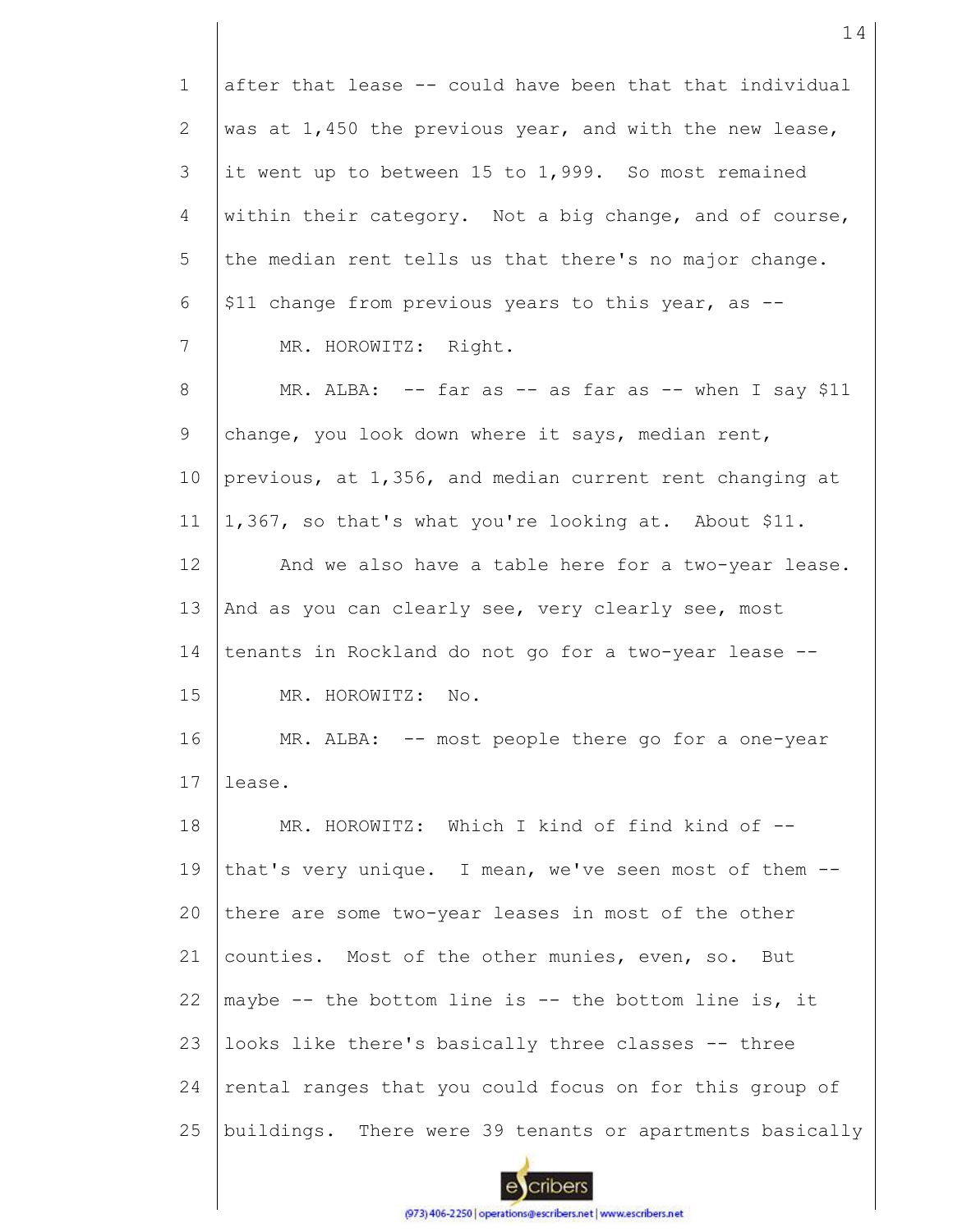1 2 with the  $1,000$  to  $1,499$ , and the one unit at 15 to  $1,999$ . Then you have the 18 at the 15 to 1,999.

3 4 5 6 7 8 9 10 11 Now, the four units in the 2 to 2,500, I would assume those are the very large apartments. I mean, we don't have room counts here, but you can just, on the basis of common sense, the four units that are at that rental range, I would assume are the three-bedroom units. We would have to look at the individual breakdowns by the schedules to see how many buildings have three-bedrooms, or certainly two-bedrooms or more. But there are very few of them.

12 13 14 15 16 So it's a static -- look, it's a static rental universe now. I mean, most of the owners are -- and some of them are still giving preferential rents within the ranges. So it's a complicated situation now, based on the tenant's universe.

17 18 19 20 21 22 23 24 MR. ALBA: Page 3 and 4  $-$  so page 3 and 4, by the way, the dollar amounts, they are basically the same in percentage. Just like page 1 and page 3 would be the ones you want to look at and see the change in percentage because -- and clearly it gives us a very, very clear picture of that. A very, very large percentage remained within their category, whether it's the 0 to 499, 500 to 999, 1,000 to 1,499, et cetera.

25 So this is just a percentage table, which is a very,

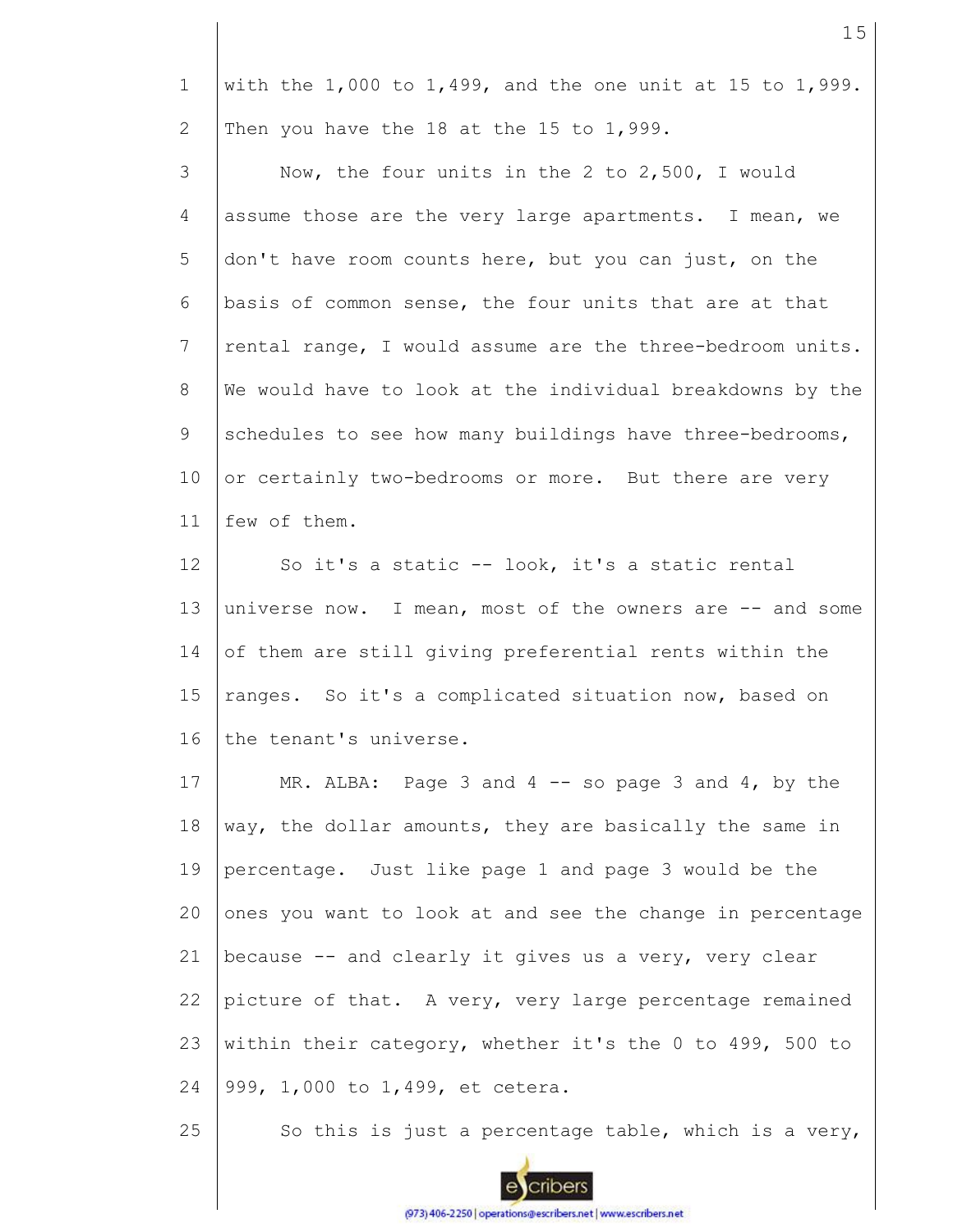1 2 3 4 very good picture as to what's happening as far as oneyear leases. Again, the three-year leases, you'll see the zeroes in the percentages because we have no data for them.

5 6 7 8 We're going to go to the table that's cost to income ratio, once one of my things here disappears. Give me a second. I'm sorry. There we go. This is the cost to income ratio.

9 Go ahead, Jeff.

10 11 12 13 14 15 16 17 MR. HOROWITZ: Now, basically, this is taken from the City board's methodologies and we employ it for the suburban counties. I mean, the formula may have originated with the City board, right, in their reporting. I'm not sure if -- I think the City first started it, and then we incorporated it over the years. People first asked me about it, and I think that's how the chain of events works.

18 19 20 21 22 23 The bottom line is, at least as far as I understand it, that the higher the figure, a percentage figure, the better the owner is doing in terms of how much of his income he or she is spending on expenses. In other words, the closer you get to, maybe 50 percent, the more of the income is being spent on expenses.

24 25 MR. ALBA: So there's two columns. There's  $actually, when --$ 

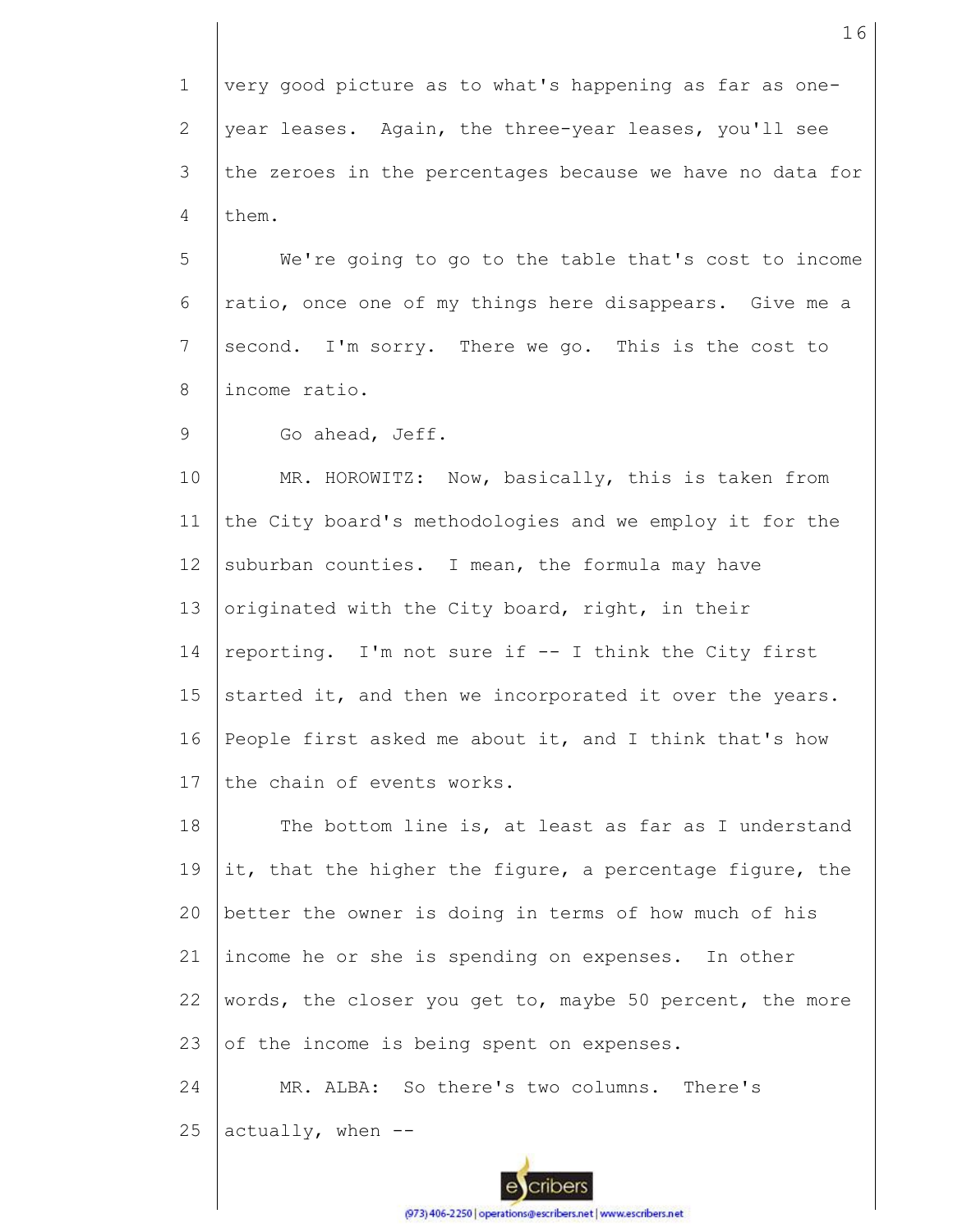| $\mathbf{1}$ | MR. HOROWITZ: Yes.                                        |  |  |  |  |
|--------------|-----------------------------------------------------------|--|--|--|--|
| $\mathbf{2}$ | MR. ALBA: -- you look at --                               |  |  |  |  |
| 3            | MR. HOROWITZ: Two separate columns.                       |  |  |  |  |
| 4            | MR. ALBA: -- there's two different columns, and           |  |  |  |  |
| 5            | there's including interest and depreciation, and          |  |  |  |  |
| 6            | excluding interest and depreciation --                    |  |  |  |  |
| 7            | MR. HOROWITZ: Excluding.                                  |  |  |  |  |
| 8            | MR. ALBA: -- and this is something that the               |  |  |  |  |
| 9            | Rockland board and the Westchester board always have      |  |  |  |  |
| 10           | asked us to separate them so you would be able to see     |  |  |  |  |
| 11           | if -- with interest and depreciation and without.         |  |  |  |  |
| 12           | Again, it's a very -- in my view, it's a very good        |  |  |  |  |
| 13           | table, because it's a historical table for any board      |  |  |  |  |
| 14           | member. It gives you a good -- but it's also an inverse   |  |  |  |  |
| 15           | table, so when you're looking at a percentage, let's look |  |  |  |  |
| 16           | at the second column, the one on the right side --        |  |  |  |  |
| 17           | MR. HOROWITZ: Um-hum.                                     |  |  |  |  |
| 18           | MR. ALBA: -- the one that's -- that says excluding        |  |  |  |  |
| 19           | interest and depreciation. If you look at the excluding   |  |  |  |  |
| 20           | interest and depreciation, for 2019, you had 58.9         |  |  |  |  |
| 21           | percent. In 2020, we have 55.5 percent.                   |  |  |  |  |
| 22           | MR. HOROWITZ: 5. Um-hum.                                  |  |  |  |  |
| 23           | MR. ALBA: So this is an inverse table. The picture        |  |  |  |  |
| 24           | tells us that the owners were doing better, since now we  |  |  |  |  |
| 25           | have a decline from 58.9 to 55.5 percent.                 |  |  |  |  |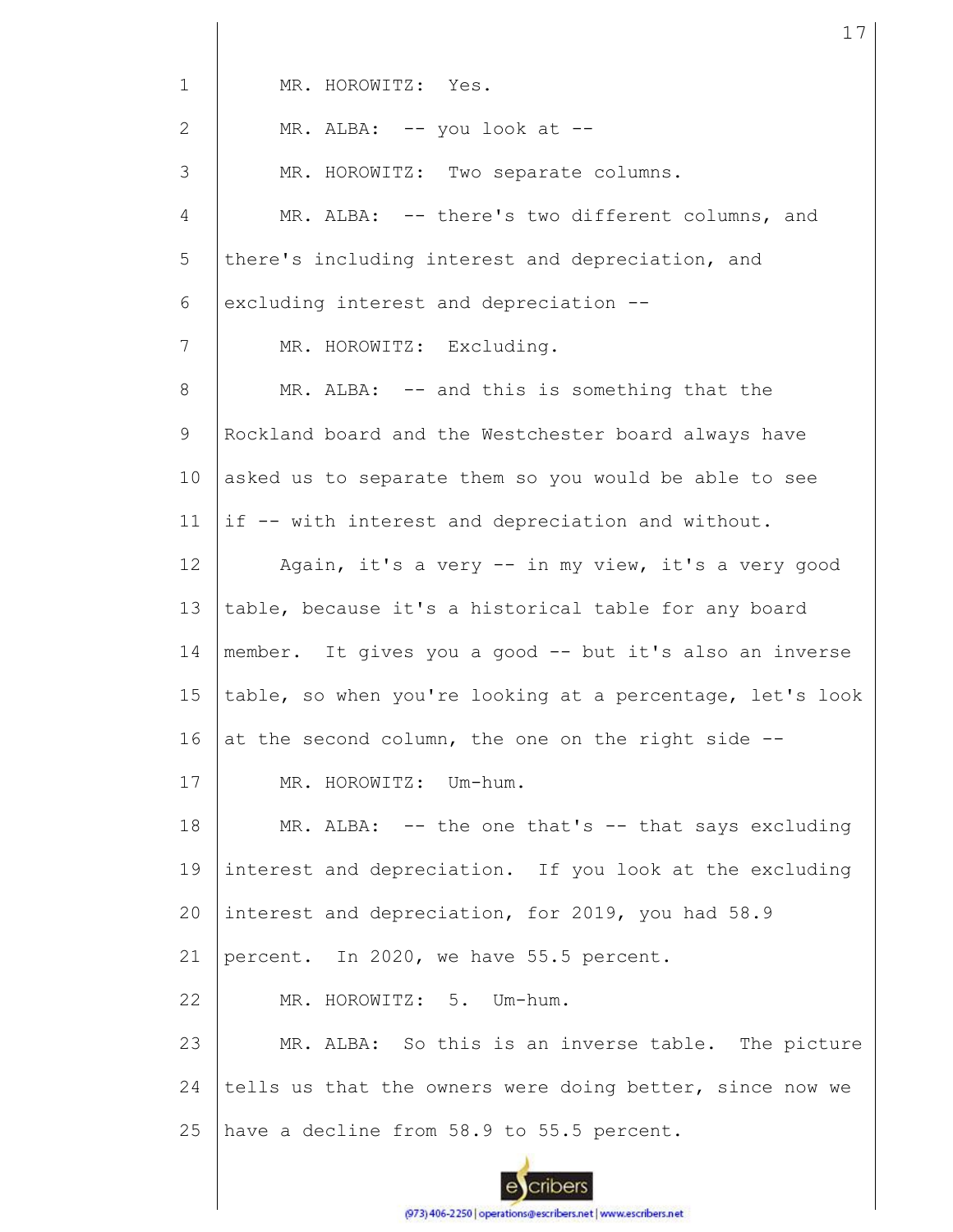| $\mathbf 1$    | MR. HOROWITZ: So they are, in effect, spending less       |  |  |  |  |  |
|----------------|-----------------------------------------------------------|--|--|--|--|--|
| $\mathbf{2}$   | now of their income --                                    |  |  |  |  |  |
| 3              | MR. ALBA: That's correct.                                 |  |  |  |  |  |
| 4              | MR. HOROWITZ: -- on "expenses."                           |  |  |  |  |  |
| 5              | MR. ALBA: That is correct.                                |  |  |  |  |  |
| 6              | MR. HOROWITZ: So in other words, in the earlier           |  |  |  |  |  |
| $\overline{7}$ | years, where you had higher figures -- I mean, in the     |  |  |  |  |  |
| 8              | excluding column, it's closer in general, the variation   |  |  |  |  |  |
| 9              | of the figures is less.                                   |  |  |  |  |  |
| 10             | It seems, with the including interest and                 |  |  |  |  |  |
| 11             | depreciation, there's a little bit more variance, right,  |  |  |  |  |  |
| 12             | because you have a very high figure in 2004, let's say,   |  |  |  |  |  |
| 13             | of 93.2 percent, and then in the excluding one, you have  |  |  |  |  |  |
| 14             | 66.1. But if you look at them individually --             |  |  |  |  |  |
| 15             | MR. ALBA: Right.                                          |  |  |  |  |  |
| 16             | MR. HOROWITZ: -- over the years, it looks like the        |  |  |  |  |  |
| 17             | column, the table excluding is more or less much more     |  |  |  |  |  |
| 18             | (inaudible) from year to year?                            |  |  |  |  |  |
| 19             | MR. ALBA: Just board members should know that             |  |  |  |  |  |
| 20             | including interest and depreciation, again, it's a report |  |  |  |  |  |
| 21             | that's coming from different owners, it's very, very hard |  |  |  |  |  |
| 22             | for us to say what they are using in their interest and   |  |  |  |  |  |
| 23             | depreciation, and that is -- gives me a better picture    |  |  |  |  |  |
| 24             | without the income interest and depreciation, so that's   |  |  |  |  |  |
| 25             | the second column, gives me a better picture of --        |  |  |  |  |  |
|                |                                                           |  |  |  |  |  |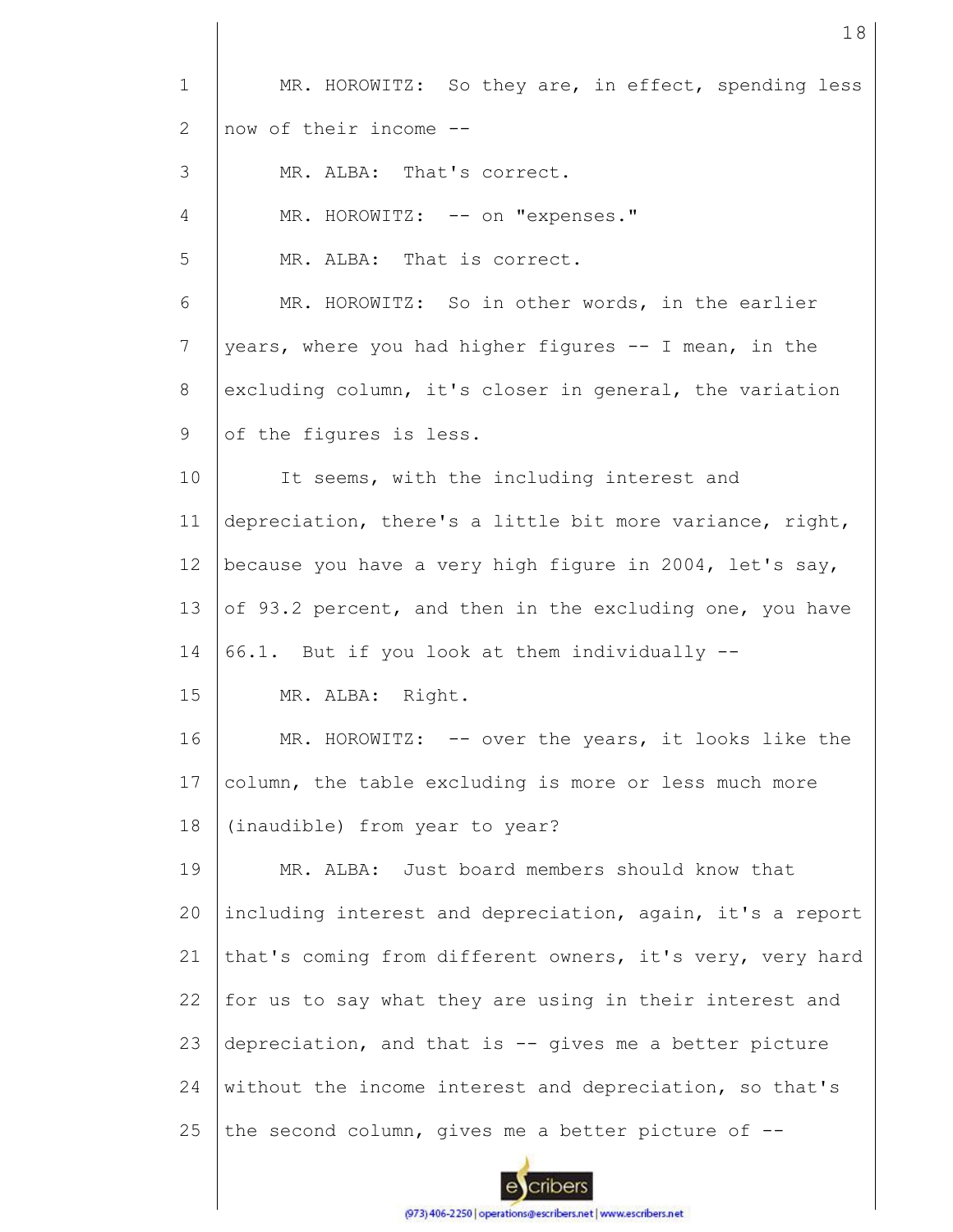1 MR. HOROWITZ: Right.

2 3 MR. ALBA: -- the health of the income that an owner is enjoying or not enjoying.

4 5 6 7 8 9 10 11 12 13 14 15 16 17 18 19 20 21 MR. HOROWITZ: Right. And it's also much closer -it's much closer, the grouping. There's less variance in the figures from year to year. If you look in the '90s, it's basically in the mid to high 50s, maybe it gets to 60 percent in '97. There's very little fluctuation overall. A high of 66.1 in '04. But you have a lot of  $-$ - you have some fluctuation in the including, so I quess it's  $-$  it may not be as reliable for our purposes. MR. ALBA: I mean, it is, again, this is a historical table. If you're talking about the 2000s, you can see the mortgage crisis of 2008, you can see that it went up to about 71 percent, so again, inverse, and again, being in this situation, it's at 55.5 percent. Are there any questions regarding this table or any other tables that Jeff and I can reply to? If somebody wants to ask, maybe you forgot to take yourself off mute. Just in case, as a reminder.

22 23 24 If there are no other questions, we're going to send this back, and I'll stop sharing my screen, and we'll send it back to Patricia.

25 MR. STECKER: Chair?

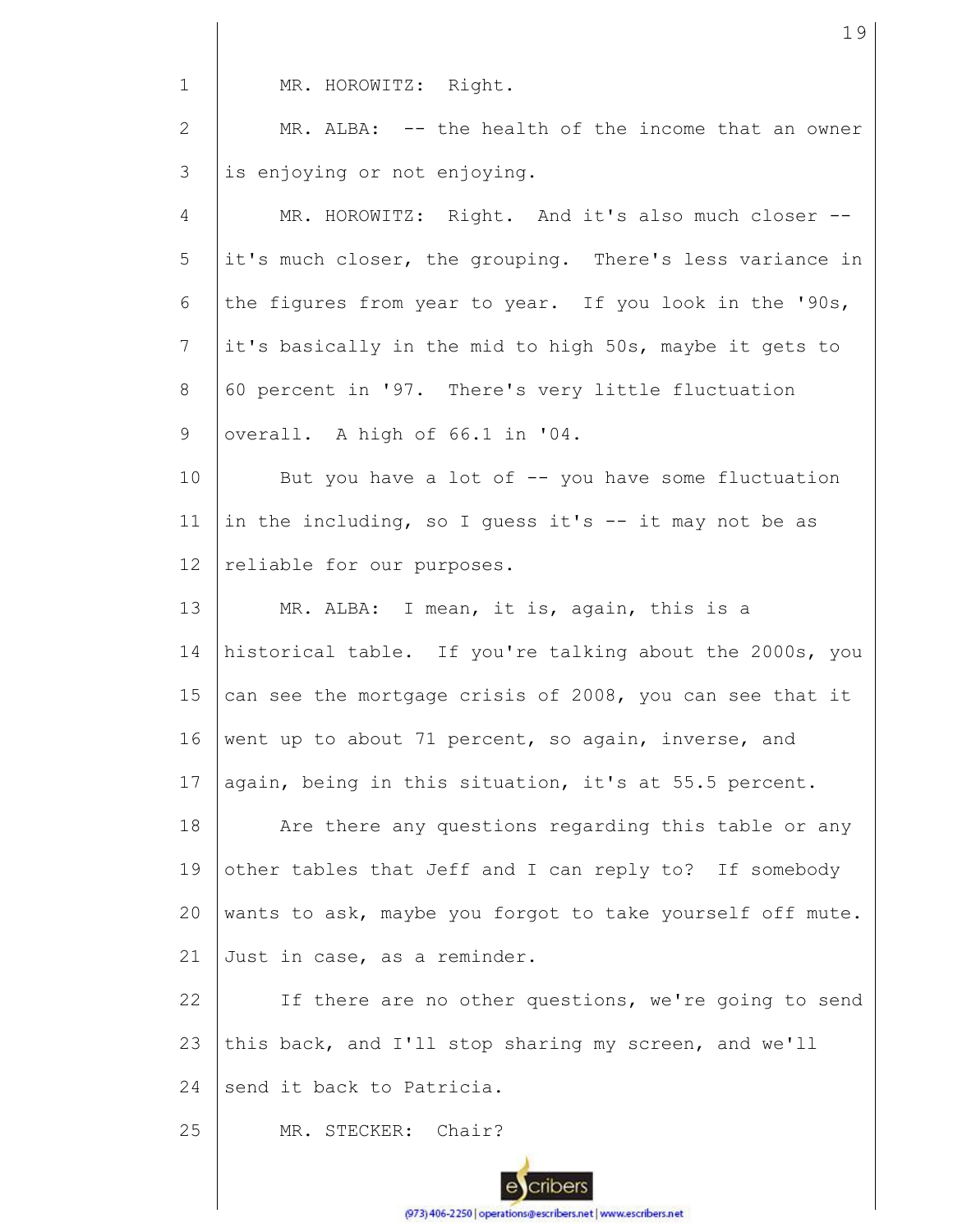| $\mathbf 1$    | MR. ALBA: You're on mute. You're on mute.                 |
|----------------|-----------------------------------------------------------|
| $\mathbf{2}$   | MS. CALDWELL: Hello? Okay. I'm unmuted now.               |
| 3              | UNIDENTIFIED SPEAKER: You are.                            |
| $\overline{4}$ | MS. CALDWELL: Okay. Let me say this again.                |
| 5              | Thank you for the presentation, and although we           |
| 6              | didn't ask any questions tonight, I am sure in the next   |
| 7              | couple of days, you will get some calls, now that         |
| 8              | they've -- and give them a little time -- and give us all |
| 9              | a little time to process the information that you just    |
| 10             | provided us.                                              |
| 11             | MR. ALBA: I just wanted to ask something regarding        |
| 12             | phone calls. It's preferable if you just put it into an   |
| 13             | email form, and make sure you cc everyone, including all  |
| 14             | members of this Rockland board, the guidelines board, and |
| 15             | as well as the secretary for the board, and the counsel   |
| 16             | for the board. That way, we can communicate with you in   |
| 17             | one shot, and everyone can see the question, and everyone |
| 18             | can see the answer. So the only thing we ask is, if you   |
| 19             | call us up, we'd prefer that it goes through an email     |
| 20             | system so everyone can share in this kind of information  |
| 21             | and the Q and A.                                          |
| 22             | MS. CALDWELL: Okay. That can work. Thank you.             |
| 23             | That's the only item we had on the agenda for             |
| 24             | tonight.                                                  |
| 25             | Does any of the members have any comments to make at      |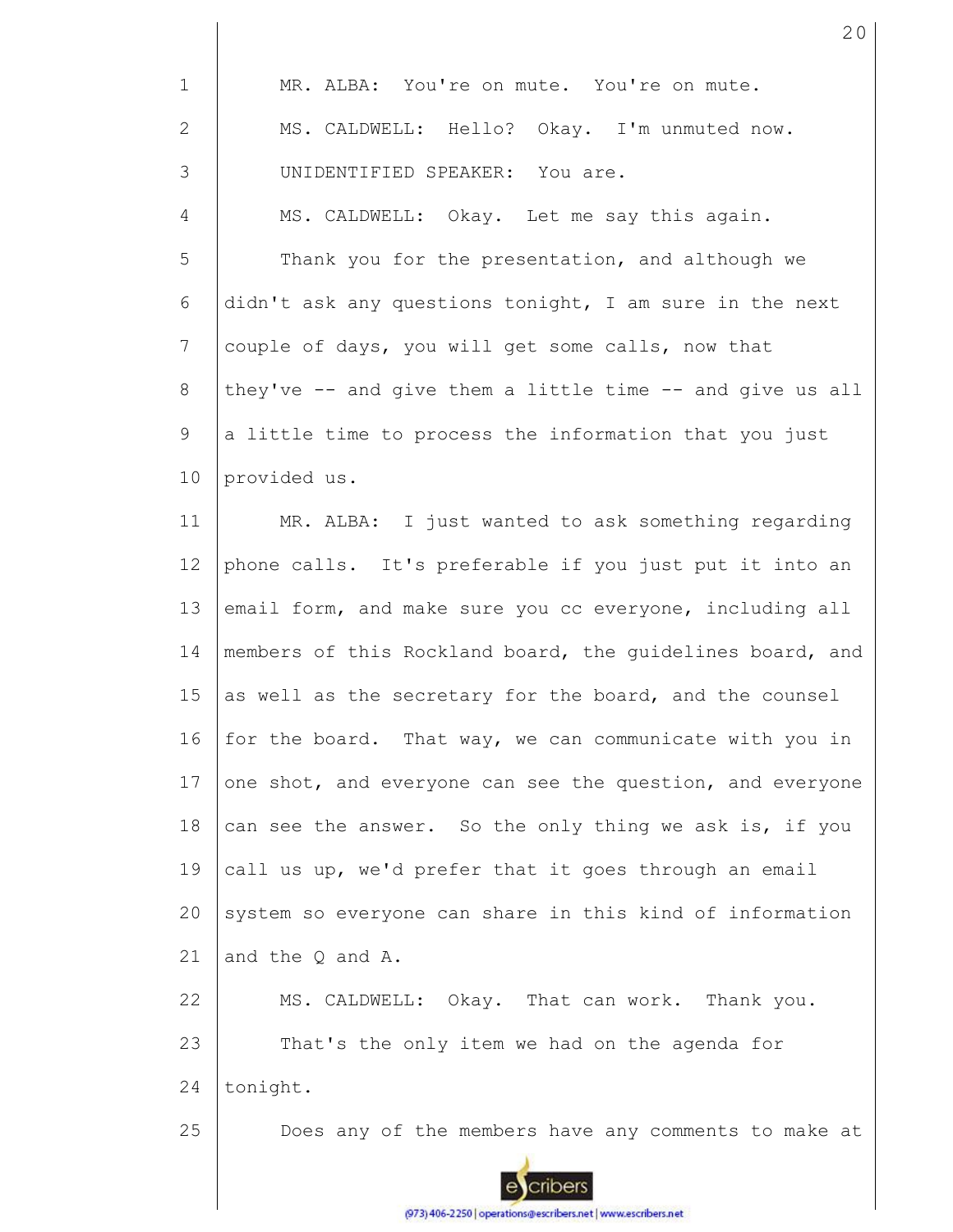| $\mathbf{1}$ | this time? Unmute yourself and say whatever.              |  |  |  |  |
|--------------|-----------------------------------------------------------|--|--|--|--|
| 2            | UNIDENTIFIED SPEAKER: No.                                 |  |  |  |  |
| 3            | MS. CALDWELL: Hearing none. Okay.                         |  |  |  |  |
| 4            | April, do you have any closing remarks to make?           |  |  |  |  |
| 5            | MS. GRAY HUERTAS: My only remark is that next             |  |  |  |  |
| 6            | Thursday, this board will vote on its guideline increase  |  |  |  |  |
| 7            | subsequent to a hearing, if there's anybody that signs up |  |  |  |  |
| 8            | to testify. So we will take testimony first, and then     |  |  |  |  |
| 9            | the board will vote on the increase or decrease for our   |  |  |  |  |
| 10           | quideline.                                                |  |  |  |  |
| 11           | MS. CALDWELL: Okay. Thank you.                            |  |  |  |  |
| 12           | MS. GRAY HUERTAS: Thanks, Pat.                            |  |  |  |  |
| 13           | MS. CALDWELL: Thank you. If there are no other            |  |  |  |  |
| 14           | issues or concerns?                                       |  |  |  |  |
| 15           | Hearing none, I'll entertain a motion to adjourn.         |  |  |  |  |
| 16           | MS. GRAY HUERTAS: Motion to adjourn.                      |  |  |  |  |
| 17           | UNIDENTIFIED SPEAKER: Second.                             |  |  |  |  |
| 18           | MS. CALDWELL: A second?                                   |  |  |  |  |
| 19           | UNIDENTIFIED SPEAKER: Second.                             |  |  |  |  |
| 20           | MS. CALDWELL: It's been properly moved and                |  |  |  |  |
| 21           | seconded. All in favor?                                   |  |  |  |  |
| 22           | MS. FOSKEW: Aye.                                          |  |  |  |  |
| 23           | MS. CALDWELL: All right. Good night. We'll talk           |  |  |  |  |
| 24           | to you next Thursday, the 17th. Have a good night.        |  |  |  |  |
| 25           | MS. GRAY HUERTAS: Thank you.                              |  |  |  |  |
|              |                                                           |  |  |  |  |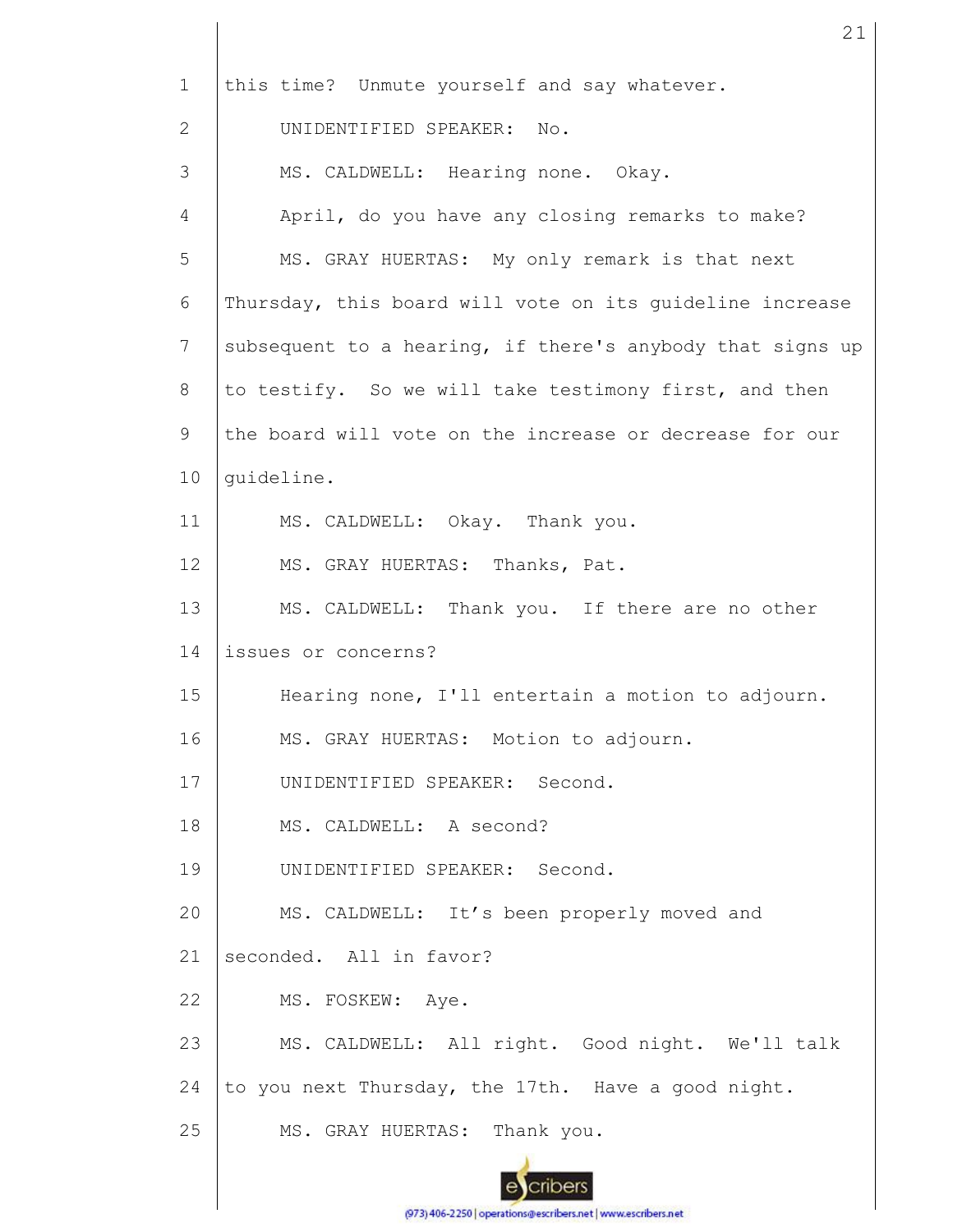| $\mathbf 1$      | UNIDENTIFIED SPEAKER: Have a good night, everyone.            |
|------------------|---------------------------------------------------------------|
| $\sqrt{2}$       | MS. CALDWELL: Good night, and thank you.                      |
| $\mathsf 3$      | [END RECORDING]                                               |
| $\sqrt{4}$       |                                                               |
| $\mathsf S$      |                                                               |
| $\sqrt{6}$       |                                                               |
| $\boldsymbol{7}$ |                                                               |
| $\,8\,$          |                                                               |
| $\mathsf 9$      |                                                               |
| $10$             |                                                               |
| $11\,$           |                                                               |
| $12\,$           |                                                               |
| $13\,$           |                                                               |
| $1\,4$           |                                                               |
| $15\,$           |                                                               |
| 16               |                                                               |
| $17$             |                                                               |
| $18\,$           |                                                               |
| 19               |                                                               |
| $20$             |                                                               |
| 21               |                                                               |
| 22               |                                                               |
| 23               |                                                               |
| 24               |                                                               |
| $2\,5$           |                                                               |
|                  | cribers<br>$\mathbf{e}$                                       |
|                  | (973) 406-2250   operations@escribers.net   www.escribers.net |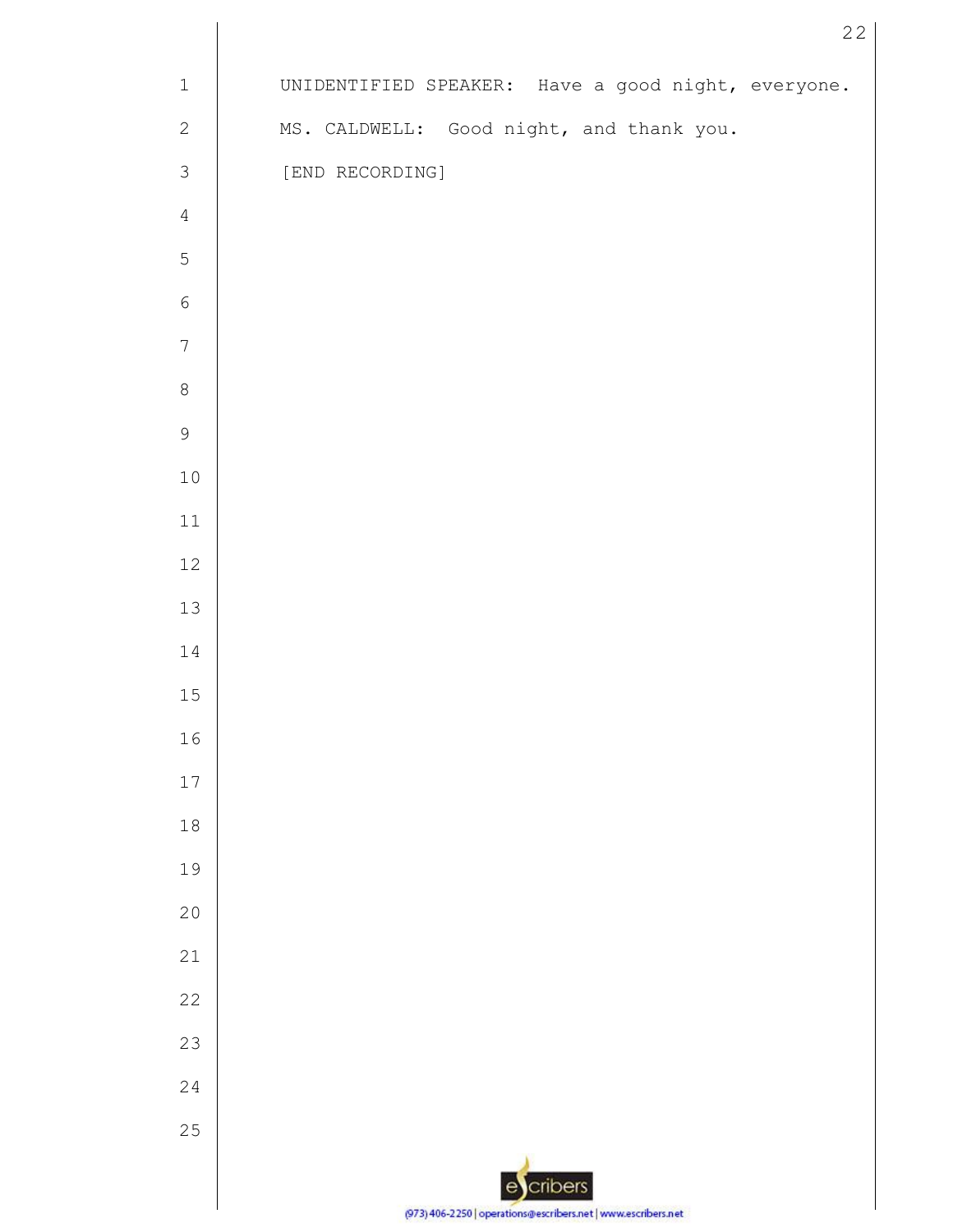| $\mathbf{1}$    | CERTIFICATION                                                 |
|-----------------|---------------------------------------------------------------|
| $\mathbf{2}$    | The prior proceedings were transcribed from audio             |
| 3               | files and have been transcribed to the best of my             |
| $\overline{4}$  | ability. I further certify that I am not connected by         |
| 5               | blood, marriage or employment with any of the parties         |
| 6               | herein nor interested directly or indirectly in the           |
| $7\phantom{.0}$ | matter transcribed.                                           |
| 8               |                                                               |
| $\mathsf 9$     | Signature                                                     |
| 10              |                                                               |
| 11              | Mezn                                                          |
| 12              | Date June 14, 2021                                            |
| 13              |                                                               |
| 14              |                                                               |
| 15              |                                                               |
| 16              |                                                               |
| 17              |                                                               |
| 18              |                                                               |
| 19              |                                                               |
| 20              |                                                               |
| 21              |                                                               |
| 22              |                                                               |
| 23              |                                                               |
| 24              |                                                               |
| 25              |                                                               |
|                 | cribers<br>e                                                  |
|                 | (973) 406-2250   operations@escribers.net   www.escribers.net |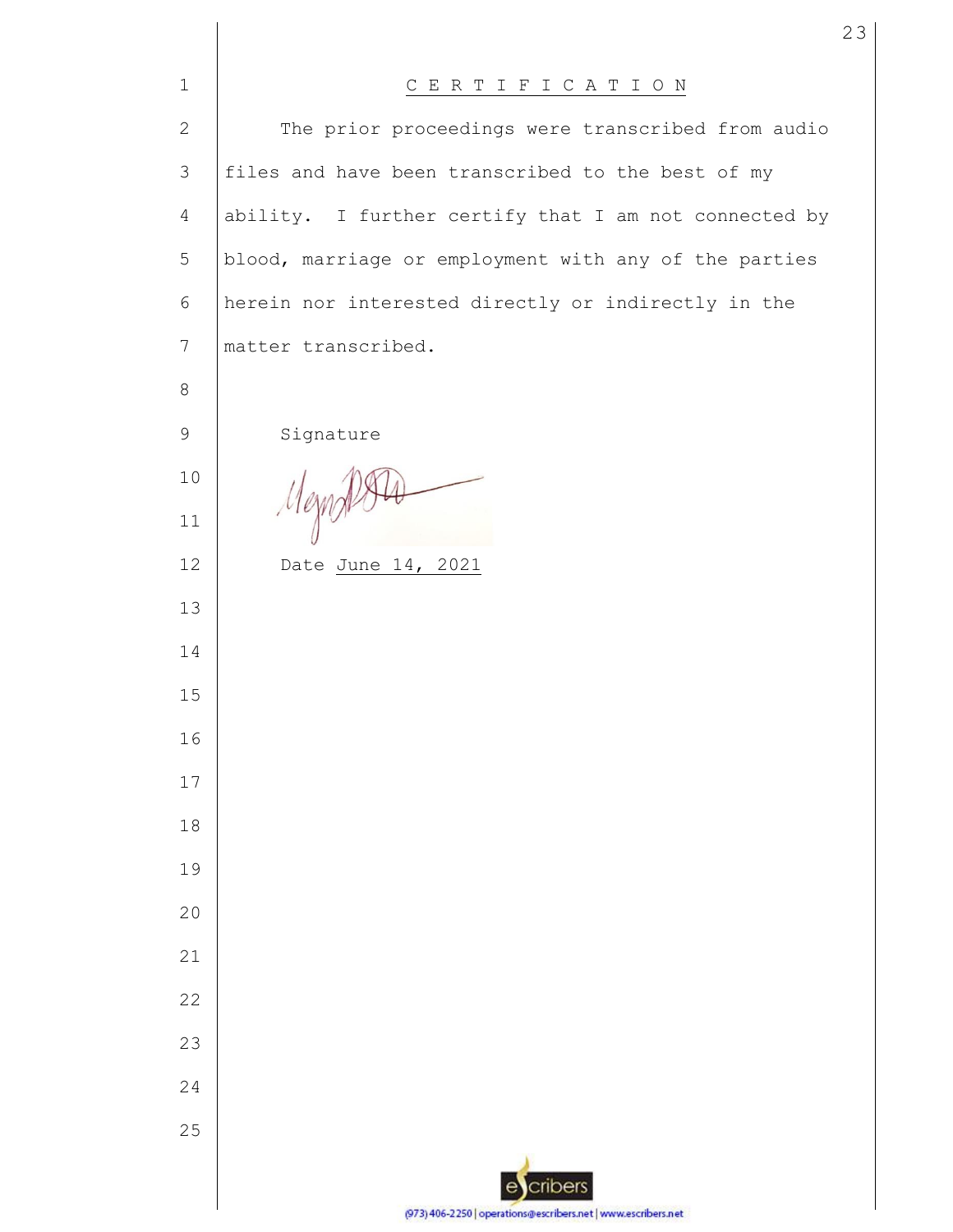|                         | 12:5;13:2,2             | buildings $(5)$         | clear $(1)$           | 20:7                   |
|-------------------------|-------------------------|-------------------------|-----------------------|------------------------|
|                         | amounts (3)             | 5:2;6:1,4;14:2;15:9     | 15:2                  | course $(3)$           |
| \$                      |                         |                         |                       | 5:1;12:1;14:4          |
|                         | 7:7,7;15:1              | Bureau (1)              | clearly $(3)$         |                        |
| \$11(4)                 | analysis $(2)$          | 5:9                     | 14:1,1;15:2           | covered $(1)$          |
| 13:1;14:1,6,8           | 3:1,1                   |                         | close $(2)$           | 10:1                   |
|                         | antennas $(1)$          | $\mathbf C$             | 9:2;12:4              | COVID(5)               |
| L                       | 11:1                    |                         | closer $(4)$          | 8:2;9:8,9;10:1;12:7    |
|                         | apartments (2)          | <b>CALDWELL (16)</b>    | 16:2;18:8;19:4,5      | CPI(2)                 |
|                         | 14:2;15:4               | 2:1,1,2,2,5;4:1;20:2,   | closing $(1)$         | 5:1,4                  |
| [END (1)]               | appeals $(1)$           | 2,4;21:1,1,1,2,2,3;22:2 | 21:4                  | credentials (1)        |
| 22:3                    |                         |                         |                       |                        |
| [START (1)]             | 11:1                    | calendar $(4)$          | $\textbf{co-host}(1)$ | 4:9                    |
| 2:1                     | APRIL (4)               | 5:1;7:1;8:1;10:1        | 3:2                   | crisis(1)              |
|                         | 2:1,7;5:1;21:4          | call(1)                 | column (4)            | 19:1                   |
| $\mathbf{A}$            | argument's $(1)$        | 20:1                    | 17:1;18:1,2,8         | curiosity $(1)$        |
|                         | 12:1                    | calls $(2)$             | columns $(3)$         | 8:1                    |
|                         | assist $(1)$            | 20:1,7                  | 16:2;17:3,4           | current $(3)$          |
| ability $(1)$           |                         |                         |                       |                        |
| 6:2                     | 6:2                     | came $(1)$              | coming $(2)$          | 6:7;13:8;14:1          |
| able $(5)$              | assume $(2)$            | 4:1                     | 4:1;18:2              | cycle(1)               |
| 3:1,2;4:2;12:1;17:1     | 15:4,7                  | can (17)                | comments (1)          | 3:2                    |
| actual(1)               | assuming $(1)$          | 3:1;4:1,2;5:1;6:5;      | 20:2                  |                        |
|                         | 5:1                     | 9:1;10:4;14:1;15:5;     | common (1)            | D                      |
| 7:7                     | attendance (1)          | 19:1,1,1;20:1,1,1,2,2   | 15:6                  |                        |
| actually (6)            | 2:1                     |                         | communicate (2)       | data(13)               |
| 4:1;6:1;7:1,2;9:2;      |                         | captured $(1)$          |                       |                        |
| 16:2                    | average $(3)$           | 6:8                     | 3:1;20:1              | 3:1,1;4:1,1,1,1,2;5:1, |
| add(1)                  | 6:1;7:3;13:1            | careful $(1)$           | compared (1)          | 1,2,4;6:2;16:3         |
| 8:1                     | Aye $(1)$               | 6:6                     | 5:2                   | days $(1)$             |
|                         | 21:2                    | case $(1)$              | comparing $(1)$       | 20:7                   |
| addition (1)            |                         | 19:2                    | 9:6                   | $\text{decline}(4)$    |
| 5:3                     | B                       | categories (1)          | comparison (1)        | 10:1;12:1,2;17:2       |
| additional (1)          |                         |                         |                       |                        |
| 5:2                     |                         | 8:5                     | 11:2                  | declined (1)           |
| addresses (1)           | back $(2)$              | category (4)            | complete $(1)$        | 7:1                    |
| 6:8                     | 19:2,2                  | 8:1;13:2;14:4;15:2      | 5:2                   | declines(2)            |
| adjourn (2)             | based $(2)$             | cc(1)                   | complex $(1)$         | 10:1;12:4              |
|                         | 8:1;15:1                | 20:1                    | 5:1                   | decrease(3)            |
| 21:1,1                  | basically (9)           | certain $(2)$           | complexes (1)         | 8:1,1;21:9             |
| advantage $(1)$         |                         | 9:2;10:1                | 6:4                   | decreases(1)           |
| 11:1                    | 9:6;10:1,1,2;14:2,2;    |                         |                       |                        |
| again (21)              | 15:1;16:1;19:7          | certainly $(2)$         | compliance (1)        | 9:1                    |
| 8:1,1,1,2;9:2,2;10:1,   | basis $(1)$             | 9:1;15:1                | 6:1                   | depends $(1)$          |
| 1,2;12:1,1,1,7;13:1;    | 15:6                    | cetera(1)               | complicated (1)       | 11:1                   |
| 16:2;17:1;18:2;19:1,1,  | better $(4)$            | 15:2                    | 15:1                  | depreciation (9)       |
|                         | 16:2;17:2;18:2,2        | chain $(1)$             | computer(1)           | 17:1,1,2,5,6;18:1,2,2, |
| 1;20:4                  | big(1)                  | 16:1                    | 3:2                   | $\mathfrak{D}$         |
| $a$ genda $(1)$         | 14:4                    | Chair $(2)$             | concerns $(1)$        | DHCR's(1)              |
| 20:2                    |                         |                         |                       |                        |
| ago(1)                  | bit $(4)$               | 2:4;19:2                | 21:1                  | 3:9                    |
| 5:1                     | 6:5;7:1;9:4;18:1        | change $(10)$           | consistent (1)        | difference (1)         |
| ahead $(1)$             | BLS(1)                  | 8:2;10:9;11:2,2,3;      | 7:1                   | 13:1                   |
| 16:9                    | 5:9                     | 14:4,5,6,9;15:2         | consistently (1)      | different (2)          |
| ALBA(40)                | board $(13)$            | changes $(4)$           | 5:7                   | 17:4;18:2              |
|                         | 3:1;5:2;16:1;17:1,9     | 7:6;11:1;12:1;13:1      | consumer (1)          | difficult $(2)$        |
| 3:1,8;4:1,2,4;7:1,2;    | 9;18:1;20:1,1,1,1;21:6, | changing $(1)$          | 5:9                   | 3:1;9:3                |
| 8:1,2;9:2;10:1,2,3,7;   | 9                       |                         |                       |                        |
| 11:1,1,9;12:1,2,2,2;    |                         | 14:1                    | cost(2)               | $\text{dip}(1)$        |
| 13:1,2;14:1,8;15:1;     | boards $(2)$            | charges $(1)$           | 16:5,7                | 9:4                    |
| 16:2;17:1,2,2,4,8;18:1, | 5:8;6:2                 | 11:9                    | costs(1)              | disappears $(1)$       |
| 1,3,5;19:1,2;20:1,1     | board's $(1)$           | chart(1)                | 5:6                   | 16:6                   |
|                         | 16:1                    | 13:1                    | counsel (1)           | display $(2)$          |
| Alejandra (2)           | both $(2)$              | chime(1)                | 20:1                  | 3:2,2                  |
| 3:2,3                   |                         |                         |                       |                        |
| almost $(2)$            | 2:1;5:1                 | 7:1                     | counties $(2)$        | distribution $(1)$     |
| 5:2;6:1                 | bottom $(4)$            | choice (1)              | 14:2;16:1             | 9:1                    |
| although (1)            | 8:2;14:2,2;16:1         | 4:5                     | counts $(1)$          | dollar(1)              |
| 20:5                    | breakdowns (1)          | City(5)                 | 15:5                  | 15:1                   |
|                         | 15:8                    | 5:5,8;16:1,1,1          | county $(2)$          | down $(5)$             |
| always $(3)$            | building $(1)$          | classes $(1)$           | 6:9;11:1              | 8:7;10:4;11:1,4;14:9   |
| 6:1;7:1;17:9            |                         |                         |                       |                        |
| amount $(3)$            | 5:2                     | 14:2                    | couple(1)             | dramatic $(1)$         |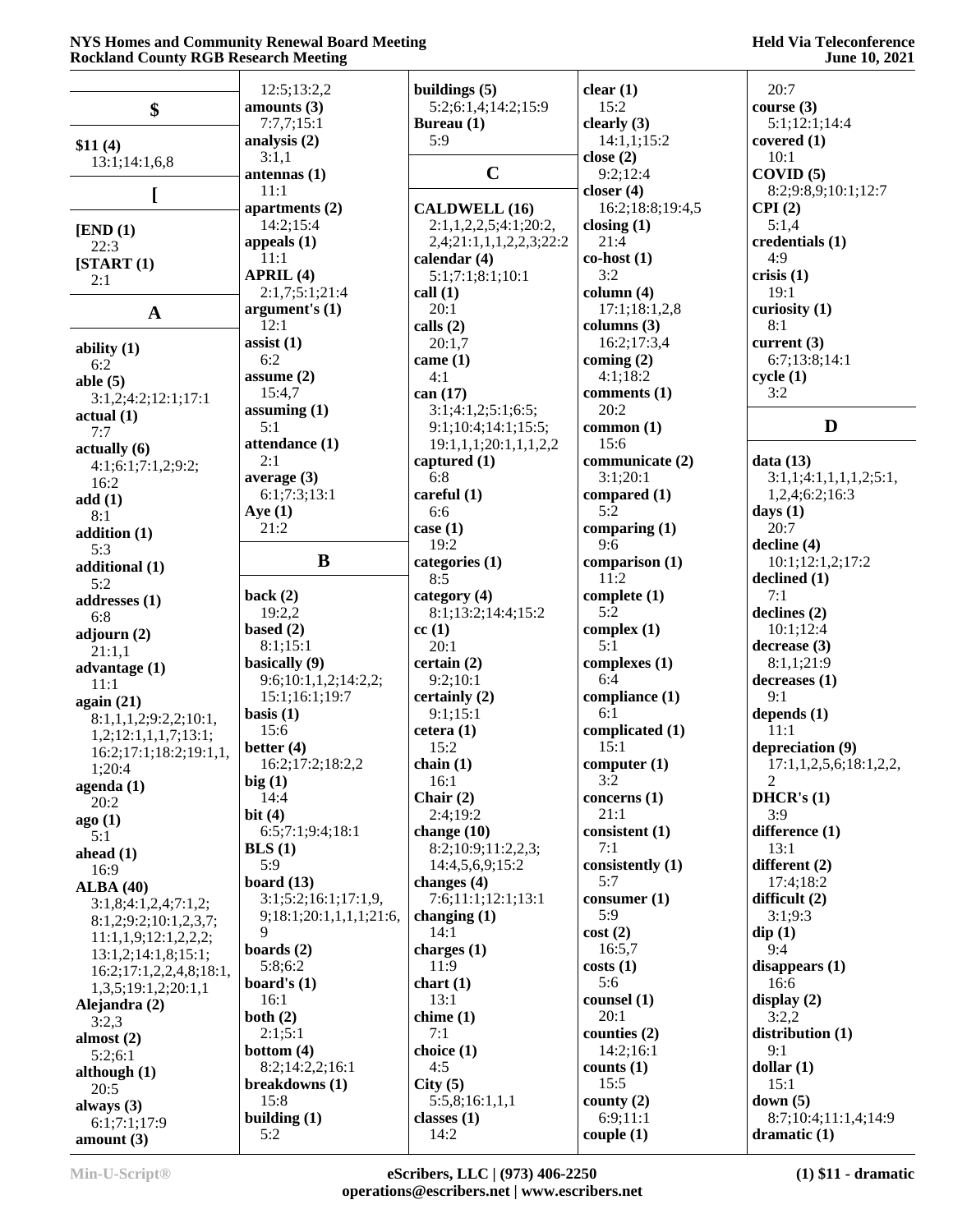| 9:5                   |                     | 19:7                   | 3:5,6                          | individual (2)                |
|-----------------------|---------------------|------------------------|--------------------------------|-------------------------------|
| drop(2)               |                     | given (1)              | Hi(1)                          | 14:1;15:8                     |
|                       | $\mathbf{F}$        | 9:1                    | 3:1                            |                               |
| 7:9:8:1               |                     |                        |                                | individually (1)              |
| due $(8)$             | fact $(1)$          | gives $(5)$            | high $(4)$                     | 18:1                          |
| 7:1;8:8;9:1,1;10:1,1, | 8:8                 | 10:4;15:2;17:1;18:2,   | 6:2;18:1;19:7,9                | information (2)               |
| 2;12:7                | factor $(3)$        | $\overline{2}$         | higher $(2)$                   | 20:2,9                        |
| during $(2)$          | 10:2,2,3            | giving $(1)$           | 16:1;18:7                      | Insurance (2)                 |
| 10:1;12:8             | fairly $(3)$        | 15:1                   | highly $(2)$                   | 9:2;12:1                      |
| dwarfs $(1)$          |                     | goes(1)                | 7:1;8:1                        | interest (9)                  |
| 5:1                   | 6:1;8:1,6           | 20:1                   | hints $(1)$                    | 17:1, 1, 2, 5, 6; 18:1, 2, 2, |
|                       | far $(6)$           | Good (12)              | 10:5                           | 2                             |
| $\bf{E}$              | 10:8;11:1;14:8,8;   |                        |                                |                               |
|                       | 16:1,1              | 2:2;5:2;6:1,1,7;16:1;  | historical (2)                 | into $(2)$                    |
|                       | favor $(1)$         | 17:1,1;21:2,2;22:1,2   | 17:1;19:1                      | 6:2;20:1                      |
| earlier $(1)$         | 21:2                | GRAY(12)               | Hold $(1)$                     | introduce (3)                 |
| 18:6                  | felt(1)             | 2:1,1,1,2,2;3:2,4,7;   | 4:9                            | 2:1,7,8                       |
| effect(1)             | 5:2                 | 21:1,1,2,5             | hope $(1)$                     | inverse $(3)$                 |
| 18:1                  | few $(3)$           | Great $(1)$            | 4:1                            | 17:1,2;19:1                   |
| email (6)             |                     | 5:1                    | Hopefully (4)                  | invest $(1)$                  |
| 4:1,1;5:1,3;20:1,1    | 5:1;7:3;15:1        | greater(1)             | 3:2;5:1,1;13:4                 | 8:9                           |
|                       | figure $(5)$        |                        |                                |                               |
| emails $(2)$          | 6:3;8:1;16:1,1;18:1 | 9:6                    | Horowitz (41)                  | issues $(2)$                  |
| 4:1;5:1               | figures $(5)$       | group(6)               | 3:5,6,8;4:1,1,2;5:1;           | 7:1:21:1                      |
| employ $(1)$          | 8:1;9:1;18:7,9;19:6 | 7:1;12:1,2,2;13:3;     | 7:2,2;8:2;9:1,9;10:2,2,        | It's $(1)$                    |
| 16:1                  | file $(1)$          | 14:2                   | 2,6,8;11:1,1,2,8;12:1,2,       | 21:2                          |
| enforcement (1)       | 11:1                | grouping(1)            | 2;13:2,2;14:1,1,7;16:1;        | item $(1)$                    |
| 7:1                   |                     | 19:5                   | 17:1,1,2,3,7;18:1,1,4,6;       | 20:2                          |
| enjoying $(2)$        | finally $(1)$       | guess $(2)$            | 19:1,4                         | items $(1)$                   |
| 19:3,3                | 12:1                | 7:1;19:1               | host $(1)$                     | 11:1                          |
|                       | find $(1)$          |                        |                                |                               |
| entertain (1)         | 14:1                | guideline (2)          | 3:2                            |                               |
| 21:1                  | first $(7)$         | 21:1,6                 | housing $(1)$                  | ${\bf J}$                     |
| equipment $(1)$       | 5:1,1,1;8:1;16:1,1; | guidelines (8)         | 6:1                            |                               |
| 11:6                  | 21:8                | 5:5,7;7:1;8:1,2,8;9:7; | <b>HUERTAS (12)</b>            | Jacob(1)                      |
| established (1)       | fluctuation $(3)$   | 20:1                   | 2:1,1,1,2,2;3:2,4,7;           | 3:2                           |
| 2:1                   | 9:1;19:1,8          | Guy(9)                 | 21:1,1,2,5                     | Jain(1)                       |
| estate $(4)$          |                     | 2:1,8,9;3:1,1,2,8;     |                                | 3:2                           |
|                       | focus $(1)$         |                        |                                |                               |
|                       |                     |                        |                                |                               |
| 10:1,1;11:1,1         | 14:2                | 10:1;13:1              | $\mathbf I$                    | Jarrhett $(1)$                |
| et(1)                 | forgetting $(1)$    | gays(1)                |                                | 3:4                           |
| 15:2                  | 9:1                 | 6:2                    | idea $(1)$                     | Jeff(8)                       |
| ETPA $(1)$            | forgot $(1)$        | Guzman (2)             | 5:2                            | 2:1;3:2,8;4:1,1;7:2;          |
| 6:1                   |                     | 2:2;3:1                | imposed (1)                    | 16:9;19:1                     |
| even $(3)$            | 19:2                |                        | 7:1                            | <b>JEFFREY</b> (1)            |
|                       | forgotten $(1)$     |                        |                                |                               |
| 10:2;13:1;14:2        | 13:1                | $\mathbf H$            | inaudible (1)                  | 4: I                          |
| evening $(3)$         | form $(1)$          |                        | 18:1                           | Jeff's $(3)$                  |
| 2:1,2;3:8             | 20:1                | happen $(1)$           | included $(2)$                 | 4:1,1;8:2                     |
| events $(1)$          | formula $(1)$       | 3:1                    | 6:1;7:4                        | Jersey(1)                     |
| 16:1                  | 16:1                | happening $(2)$        | includes $(1)$                 | 5:1                           |
| everybody (5)         | forward $(1)$       | 10:7:16:1              | 6:4                            | June $(1)$                    |
| 3:1;4:1,2;5:2;13:4    | 5:1                 | hard $(2)$             | including $(7)$                | 2:3                           |
| everyone (8)          |                     | 3:1;18:2               | 3:1;5:2;17:5;18:1,2;           |                               |
|                       | Foskew (3)          |                        | 19:1;20:1                      | $\mathbf K$                   |
| 3:1;5:1,1;20:1,1,1,2; | 2:2,2;21:2          | hardly $(1)$           |                                |                               |
| 22:1                  | four $(3)$          | 9:1                    | income (21)                    |                               |
| exception (1)         | 5:8;15:3,6          | heading $(1)$          | 7:1,1,7,8;8:3;9:1,1;           | Karen $(1)$                   |
| 12:2                  | frozen $(1)$        | 6:1                    | 10:1,9;11:2,3,5;12:1,1;        | 2:1                           |
| excluding $(8)$       | 8:1                 | health $(1)$           | 16:2,2,5,8;18:2,2;19:2         | keep(1)                       |
| 5:2;17:1,1,6,7;18:1,  |                     | 19:2                   | incomes $(1)$                  | 10:2                          |
| 1,8                   | G                   | hear $(1)$             | 11:1                           | key(1)                        |
| expense (1)           |                     | 4:2                    | incorporated (1)               | 11:7                          |
| 8:5                   |                     | Hearing $(3)$          | 16:1                           | KIM(2)                        |
|                       | garden(1)           |                        |                                |                               |
| expenses $(12)$       | 6:4                 | 21:1,3,7               | increase (5)                   | 2:2,2                         |
| 8:2,2;9:2,4,5;10:1;   | general (1)         | Hello $(1)$            | 6:1;10:1;12:2;21:6,9           | $\;$ kind $\;$ (5)            |
| 11:2;12:1,1;16:2,2;   | 18:8                | 20:2                   | index $(2)$                    | 6:1;7:8;14:1,1;20:2           |
| 18:4                  | generally (2)       | help(1)                | 5:1,5                          |                               |
| explain(2)<br>4:1,1   | 13:1,9              | 13:1<br>Hersh $(2)$    | indiscernible (2)<br>11:1;12:2 | L                             |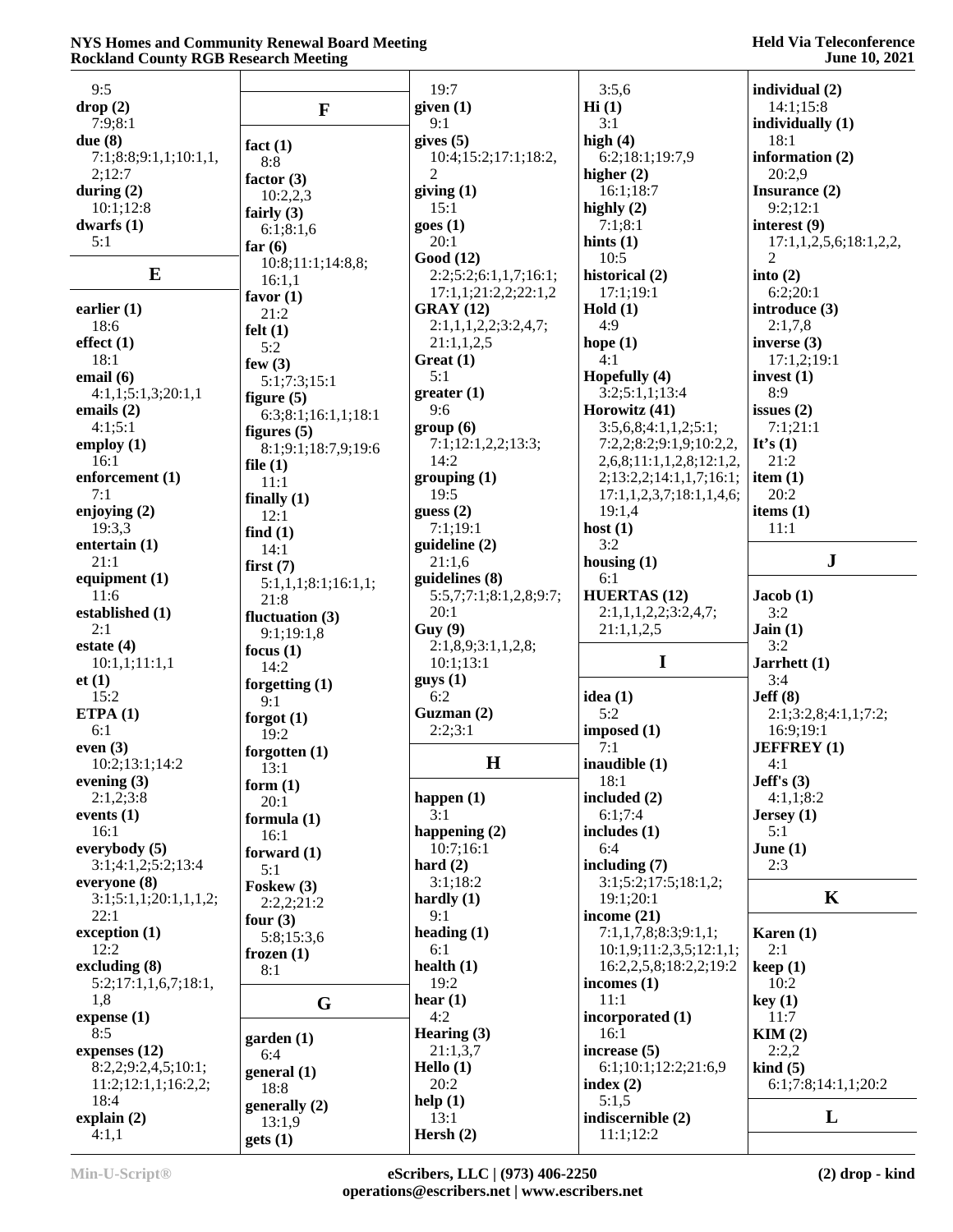| Labor $(1)$             | maintenance (4)        | 21:2                   | own(1)               | pretty(3)         |
|-------------------------|------------------------|------------------------|----------------------|-------------------|
| 5:9                     | 8:1,7;9:2;12:7         | much(9)                | 13:5                 | 7:2;12:2,2        |
| lack $(1)$              | major $(3)$            | 3:1,1;7:2;8:9;9:2;     | owner $(3)$          | previous (4)      |
| 12:8                    | 9:1;11:4;14:5          | 16:2;18:1;19:4,5       | 6:3;16:2;19:2        | 13:7;14:1,2,6     |
| large $(3)$             | management (1)         | multiply $(1)$         | owners $(6)$         | previously $(1)$  |
| 5:1;15:2,4              | 10:4                   | 8:1                    | 3:1;8:9;11:2;15:1;   | 13:6              |
| larger(1)               | many $(4)$             | munies $(1)$           | 17:2;18:2            | price(2)          |
| 7:4                     | 6:1,8;11:5;15:9        | 14:2                   |                      | 5:1,5             |
| last $(1)$              | master(1)              | mute $(3)$             | ${\bf P}$            | prior $(2)$       |
| 5:2                     | 11:9                   | 19:2;20:1,1            |                      | 5:3;13:2          |
| laundry $(1)$           | matters $(1)$          |                        | Page $(5)$           | procedureding(1)  |
|                         |                        | N                      |                      | 3:2               |
| 11:6                    | 11:1                   |                        | 13:5;15:1,1,1,1      |                   |
| lead $(2)$              | may(7)                 |                        | paid(2)              | process(1)        |
| 3:1,1                   | 6:2;9:5;10:2;13:1,1;   | New $(7)$              | 10:1;13:2            | 20:9              |
| lease $(12)$            | 16:1;19:1              | 5:1,1,5;13:1,2,2;14:2  | part(1)              | professionals (1) |
| 12:1;13:1,2,2,2,5,6;    | maybe $(12)$           | next(3)                | 6:1                  | 9:3               |
| 14:1,1,1,1,2            | 4:8;6:1,1;8:1;9:2,4,5; | 20:6;21:2,5            | particular (2)       | progression $(1)$ |
| leases $(4)$            | 13:1;14:2;16:2;19:2,7  | night $(4)$            | 7:8:10:2             | 9:2               |
| 7:1;14:2;16:2,2         | mean $(13)$            | 21:2,2;22:1,2          | Pat $(1)$            | properly $(1)$    |
| least $(6)$             | 7:2;8:6;9:1;11:2;      | none $(2)$             | 21:1                 | 21:2              |
| 5:1;7:4;8:6;10:1;       | 13:1,1,8;14:1;15:1,4;  | 21:1,3                 | Patricia (3)         | properties (1)    |
| 12:1;16:1               | 16:1;18:7;19:1         | note(1)                | 2:2,5;19:2           | 7:4               |
|                         | measurement (1)        | 10:1                   |                      |                   |
| $left(1\right)$         |                        |                        | Payroll (1)          | proposed (1)      |
| 13:1                    | 13:1                   | noticed $(3)$          | 9:2                  | 7:1               |
| less(4)                 | median(7)              | 7:1,5;8:1              | penalties (1)        | protections (1)   |
| 18:1,1,9;19:5           | 13:1,1,7,7;14:1,5,9    | numerical (1)          | 7:1                  | 6:1               |
| level $(1)$             | meeting $(2)$          | 8:1                    | people $(6)$         | provided (1)      |
| 10:1                    | 2:2,6                  |                        | 11:1,1;12:8;13:8;    | 20:1              |
| limits(1)               | member $(1)$           | $\mathbf 0$            | 14:1;16:1            | $p$ urposes $(1)$ |
| 6:2                     | 17:1                   |                        | percent(14)          | 19:1              |
| line $(4)$              | members $(4)$          | Oates $(1)$            | 6:1,1;9:1,1,1;10:1;  | put $(1)$         |
| 8:2;14:2,2;16:1         | 3:1;18:1;20:1,2        | 3:4                    | 16:2;17:2,2,2;18:1;  | 20:1              |
| little $(10)$           | mentioned (1)          | off(1)                 | 19:1,1,8             |                   |
| 6:5,5;7:1;9:4,6;11:1;   | 10:1                   | 19:2                   | percentage (9)       | Q                 |
|                         | methodologies (1)      |                        |                      |                   |
| 18:1;19:8;20:8,9        |                        | Office $(1)$           | 6:1;7:6;10:9;15:1,2, |                   |
| living $(1)$            | 16:1                   | 3:9                    | 2,2;16:1;17:1        | quite $(2)$       |
| 9:7                     | mid(1)                 | old(1)                 | percentage- (1)      | 5:1;7:3           |
| look $(14)$             | 19:7                   | 13:2                   | 9:2                  | quorum $(2)$      |
| 6:1;7:1;12:1;13:1,1;    | might(1)               | once $(1)$             | percentages (1)      | 2:1;5:1           |
| 14:9;15:1,2,8;17:1,1,2; | 7:5                    | 16:6                   | 16:3                 |                   |
| 18:1;19:6               | Milagros (2)           | one (16)               | period (3)           | $\mathbf R$       |
| looked $(1)$            | 2:2;3:1                | 5:2,2,2;7:1,1,5;10:1;  | 10:1;12:4,9          |                   |
| 8:1                     | millions $(2)$         | 12:1;13:6,6;15:1;16:6; | perused (1)          | Rabbi (2)         |
| looking $(5)$           | 7:2;12:1               | 17:1,1;18:1;20:1       | 7:6                  | 3:4,6             |
| 10:2,2;12:5;14:1;       | mind(1)                | one- $(1)$             | PETER(1)             | range $(1)$       |
| 17:1                    | 10:2                   | 16:1                   | 2:2                  | 15:7              |
|                         |                        |                        |                      |                   |
| looks $(3)$             | miniscule(1)           | ones $(1)$             | phone(1)             | ranges $(2)$      |
| 8:1;14:2;18:1           | 8:3                    | 15:2                   | 20:1                 | 14:2;15:1         |
| lot(1)                  | miscellaneous (2)      | one-year $(6)$         | picture (6)          | rate $(2)$        |
| 19:1                    | 11:3,5                 | 12:1;13:1,2,2,2;14:1   | 11:1;15:2;16:1;17:2; | 6:1;11:2          |
| low(1)                  | misleading $(1)$       | Only $(4)$             | 18:2,2               | ratio(2)          |
| 6:6                     | 6:5                    | 13:2;20:1,2;21:5       | plan(1)              | 16:6,8            |
| lower $(1)$             | more $(6)$             | operating $(2)$        | 13:1                 | RBG(1)            |
| 8:8                     | 9:4;15:1;16:2;18:1,1,  | 5:6;11:6               | possible $(1)$       | 5:8               |
|                         |                        | originated (1)         | 6:8                  | reach $(1)$       |
| M                       | mortgage $(2)$         | 16:1                   | prefer(1)            | 3:1               |
|                         | 5:6;19:1               | out $(4)$              | 20:1                 | read $(1)$        |
| machines $(1)$          | most(11)               | 3:1;6:1,1;13:1         | preferable (1)       | 13:1              |
| 11:6                    | 5:1;7:4;13:2,8;14:1,   | over(7)                | 20:1                 | real $(4)$        |
|                         |                        |                        |                      |                   |
| mailed $(1)$            | 1, 1, 2, 2, 3; 15:1    | 3:2;4:1,2;10:1,1;      | preferential (2)     | 10:1,1;11:1,1     |
| 6:3                     | <b>Motion</b> $(2)$    | 16:1;18:1              | 9:1;15:1             | reality $(1)$     |
| mailing $(1)$           | 21:1,1                 | overall $(2)$          | presentation (1)     | 12:1              |
| 6:7                     | moved $(1)$            | 12:3;19:9              | 20:5                 | really $(2)$      |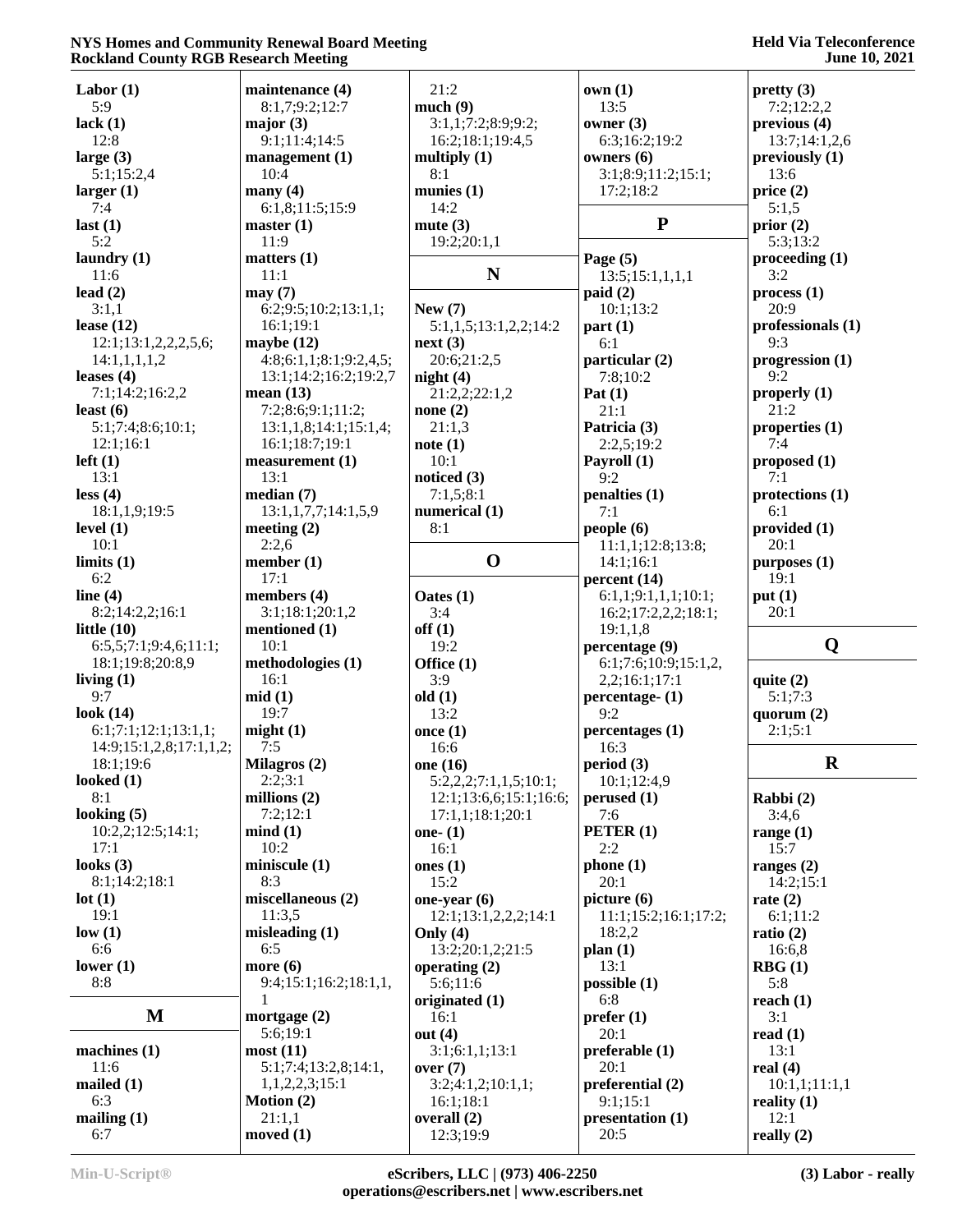| 9:1;12:3                                                                                                                             | reported $(1)$          | 15:6                   | 3:1                               | tabulated (2)        |
|--------------------------------------------------------------------------------------------------------------------------------------|-------------------------|------------------------|-----------------------------------|----------------------|
| reason(1)                                                                                                                            | 13:7                    | sent $(1)$             | started $(1)$                     | 5:1,2                |
|                                                                                                                                      |                         |                        |                                   |                      |
| 4:5                                                                                                                                  | reporting $(1)$         | 5:4                    | 16:1                              | talk(1)              |
| receive $(4)$                                                                                                                        | 16:1                    | separate (3)           | state $(2)$                       | 21:2                 |
| 5:1,1,2;11:1                                                                                                                         | reports $(5)$           | 11:2;17:1,3            | 6:2,2                             | talking $(2)$        |
| received $(4)$                                                                                                                       | 5:1,4,8,8;11:2          | set $(2)$              | static $(10)$                     | 7:2;19:1             |
| 4:1,1;5:1,2                                                                                                                          | represented (1)         | 8:6;13:5               | 7:8;8:2,6;9:1,1;12:1,             | talks(1)             |
| recent (1)                                                                                                                           | 12:1                    | sets $(2)$             | 2,2;15:1,1                        | 13:5                 |
| 5:1                                                                                                                                  | requesting $(1)$        | 5:1,2                  | Statistics (1)                    | $\tan(1)$            |
| record $(1)$                                                                                                                         | 6:2                     | share $(3)$            | 5:9                               | 10:1                 |
|                                                                                                                                      |                         |                        |                                   |                      |
| 2:1                                                                                                                                  | requirement (4)         | 4:3,7;20:2             | <b>STECKER (4)</b>                | taxes(1)             |
| <b>RECORDING</b> ] (2)                                                                                                               | 6:2,2,2,2               | sharing $(2)$          | 2:2;3:2;4:2;19:2                  | 10:1                 |
| 2:1;22:3                                                                                                                             | requiring $(1)$         | 4:5;19:2               | still $(1)$                       | teeth $(1)$          |
| reflection (1)                                                                                                                       | 6:2                     | shot $(1)$             | 15:1                              | 6:2                  |
| 7:2                                                                                                                                  | research $(2)$          | 20:1                   | stop $(1)$                        | television (1)       |
| refund $(2)$                                                                                                                         | 3:1,9                   | showing $(1)$          | 19:2                              | 11:9                 |
| 11:1,1                                                                                                                               | review $(1)$            | 11:2                   | straight $(1)$                    | tells $(2)$          |
| refunds $(1)$                                                                                                                        | 3:2                     | side $(3)$             | 2:8                               | 14:5;17:2            |
| 11:2                                                                                                                                 | right(21)               | 6:6;13:1;17:1          | strict $(1)$                      | tenants $(2)$        |
|                                                                                                                                      |                         |                        |                                   |                      |
| regard $(1)$                                                                                                                         | 3:7;4:1,2;7:2,2;8:1,1;  | signal $(1)$           | 6:2                               | 14:1,2               |
| 6:1                                                                                                                                  | 9:1;10:2;11:1;13:1,1,2; | 11:7                   | strikes $(1)$                     | tenant's $(1)$       |
| regarding $(3)$                                                                                                                      | 14:7;16:1;17:1;18:1,1;  | significant $(5)$      | 9:2                               | 15:1                 |
| 8:2;19:1;20:1                                                                                                                        | 19:1,4;21:2             | 8:1;9:2,2,2;12:3       | strive $(1)$                      | tend(1)              |
| <b>Regency</b> (1)                                                                                                                   | Rockland (4)            | signs $(1)$            | 6:1                               | 13:1                 |
| 5:1                                                                                                                                  | 5:2;14:1;17:9;20:1      | 21:7                   | stuff $(1)$                       | terms <sub>8</sub>   |
| regional (1)                                                                                                                         | room $(1)$              | <b>SILVA-EXIAS (1)</b> | 11:3                              | 6:7;7:1,2;11:2;13:1, |
| 5:1                                                                                                                                  | 15:5                    | 3:3                    | subject $(1)$                     | 5,6;16:2             |
|                                                                                                                                      |                         |                        |                                   |                      |
| registration (1)                                                                                                                     |                         | similar(1)             | 6:1                               | testify $(1)$        |
| 6:2                                                                                                                                  | S                       | 12:2                   | submit $(1)$                      | 21:8                 |
| reliability (1)                                                                                                                      |                         | simple $(1)$           | 3:1                               | testimony $(1)$      |
| 13:9                                                                                                                                 | sake $(1)$              | 13:1                   | subsequent $(1)$                  | 21:8                 |
| reliable (2)                                                                                                                         | 12:1                    | single $(1)$           | 21:7                              | Thanks (1)           |
| 13:1;19:1                                                                                                                            | sales $(1)$             | 6:4                    | substantial (1)                   | 21:1                 |
| remained $(3)$                                                                                                                       | 11:7                    | situation $(3)$        | 11:2                              | though $(1)$         |
| 13:2;14:3;15:2                                                                                                                       | same $(2)$              | 8:2;15:1;19:1          | suburban $(1)$                    | 10:2                 |
|                                                                                                                                      | 12:2;15:1               |                        | 16:1                              | thousands $(3)$      |
| remark $(1)$                                                                                                                         |                         | size $(1)$             |                                   |                      |
| 21:5                                                                                                                                 | sample $(2)$            | 6:2                    | supplying (1)                     | 7:2;8:1;12:1         |
| remarks $(1)$                                                                                                                        | 6:1,1                   | slight $(1)$           | 5:1                               | three $(5)$          |
| 21:4                                                                                                                                 | schedule (1)            | 10:1                   | sure $(11)$                       | 5:7;10:2;12:1;14:2,2 |
| remember $(1)$                                                                                                                       | 5:2                     | somebody (1)           | 6:6;8:1,2;9:1,2;10:1,             | three-bedroom (1)    |
| 8:2                                                                                                                                  | scheduled (1)           | 19:1                   | 2;12:6;16:1;20:1,6                | 15:7                 |
| reminder $(1)$                                                                                                                       | 4:1                     | Something's (1)        | survey $(1)$                      | three-bedrooms (1)   |
| 19:2                                                                                                                                 | schedules (4)           |                        |                                   |                      |
|                                                                                                                                      |                         |                        |                                   |                      |
|                                                                                                                                      |                         | 4:1                    | 5:6                               | 15:9                 |
|                                                                                                                                      | 4:1;6:1,3;15:9          | sorry $(4)$            | surveys $(1)$                     | three-year (1)       |
| 13:1                                                                                                                                 | screen $(4)$            | 4:4;7:1,2;16:7         | 3:1                               | 16:2                 |
|                                                                                                                                      | 4:3,5,7;19:2            | sort $(1)$             | switch $(1)$                      | Thursday (3)         |
| 5:5;13:6,7,8,8;14:1,                                                                                                                 | sec $(1)$               | 6:2                    | 12:1                              | 2:3;21:2,6           |
| 5,9                                                                                                                                  | 4:6                     | sound $(1)$            | system $(1)$                      | times $(2)$          |
|                                                                                                                                      | second $(13)$           | 6:5                    | 20:2                              | 3:1;9:7              |
| 7:1,1,7,8;9:1;10:1;                                                                                                                  | 4:4,9;9:1;12:5,8,9;     | <b>SPEAKER (7)</b>     |                                   | $\text{tiny } (1)$   |
|                                                                                                                                      |                         |                        | T                                 | 10:5                 |
| 13:2,2;14:2;15:1,7                                                                                                                   | 13:3;16:7;17:1;18:2;    | 4:2,2;20:3;21:1,1,2;   |                                   |                      |
|                                                                                                                                      | 21:1,1,1                | 22:1                   |                                   | tonight $(2)$        |
| 11:7                                                                                                                                 | seconded (1)            | speakers $(1)$         | tab(1)                            | 20:2,6               |
|                                                                                                                                      | 21:2                    | 3:8                    | 6:1                               | tonight's $(2)$      |
| 9:1;15:1                                                                                                                             | secretary $(1)$         | speculate $(2)$        | table(18)                         | 2:2,6                |
|                                                                                                                                      | 20:1                    | 8:1,7                  | 7:2,2;8:1;9:1;10:9;               | total $(5)$          |
| 12:8                                                                                                                                 | seeing $(1)$            | speculated $(1)$       | 11:1,2;12:1;14:1;15:2;            | 5:2;6:1;7:1;8:1;9:1  |
|                                                                                                                                      | 7:2                     | 12:6                   | 16:5;17:1,1,1,2;18:1;             | tries $(1)$          |
|                                                                                                                                      |                         |                        |                                   | 11:1                 |
| 8:1,1,6;9:2;12:6                                                                                                                     | seems $(1)$             | spending $(2)$         | 19:1,1                            |                      |
|                                                                                                                                      | 18:1                    | 16:2;18:1              | tables (3)                        | true $(1)$           |
| renewal $(1)$<br>rent $(8)$<br>rental $(11)$<br>rentals $(1)$<br>rents $(2)$<br>repair $(1)$<br>repairs $(5)$<br>reply $(1)$<br>19:1 | send $(2)$              | spent $(1)$            | 12:1;13:4;19:1                    | 9:1                  |
| report $(2)$<br>5:6;18:2                                                                                                             | 19:2,2<br>sense $(1)$   | 16:2<br>staff $(1)$    | ${\rm (tabs)}$<br>5:1,1,2;6:1;7:6 | try(4)<br>6:1,2,2,2  |